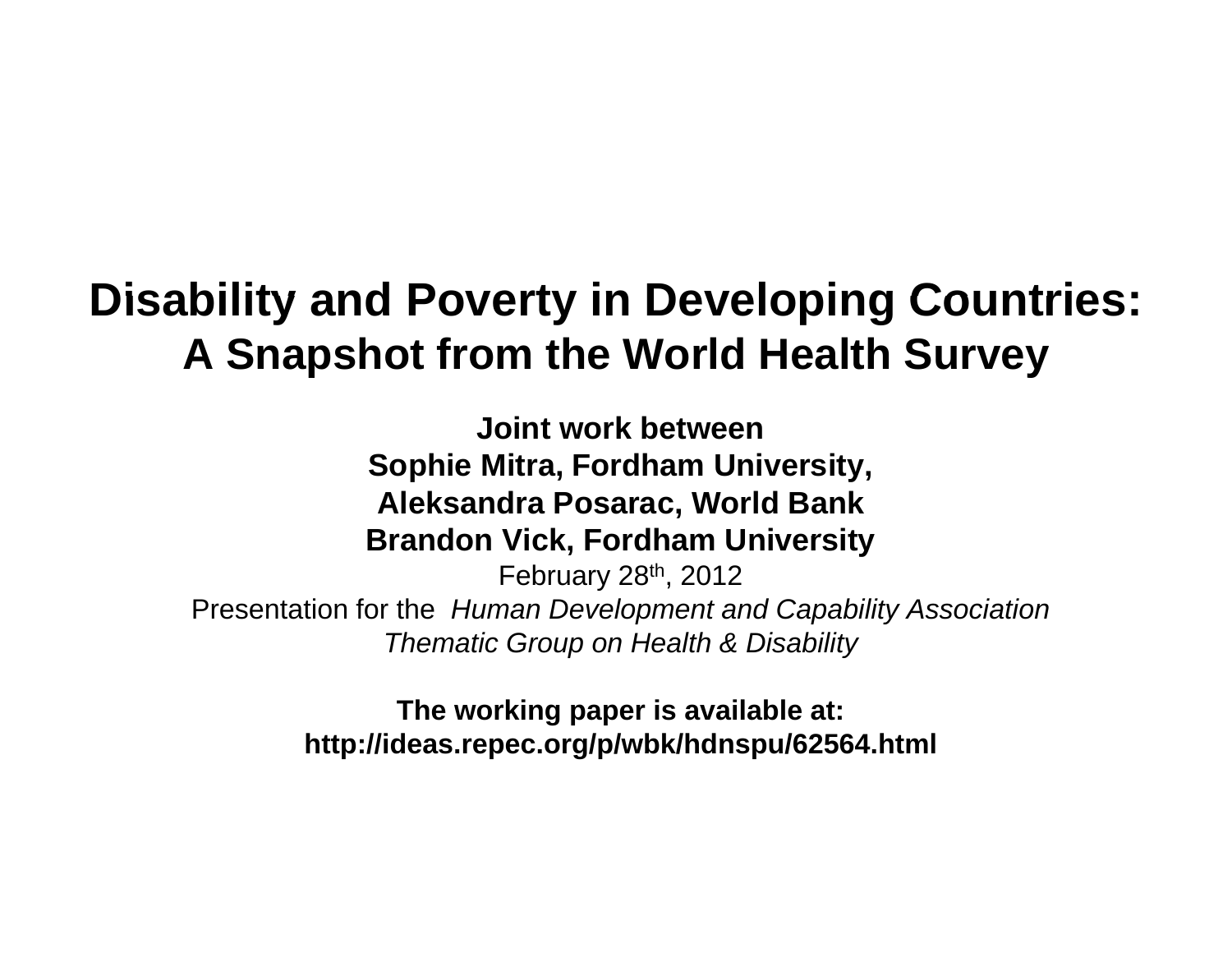### Research Question

• Are there differences in economic well being and poverty status between individuals with and without disability in developing countries?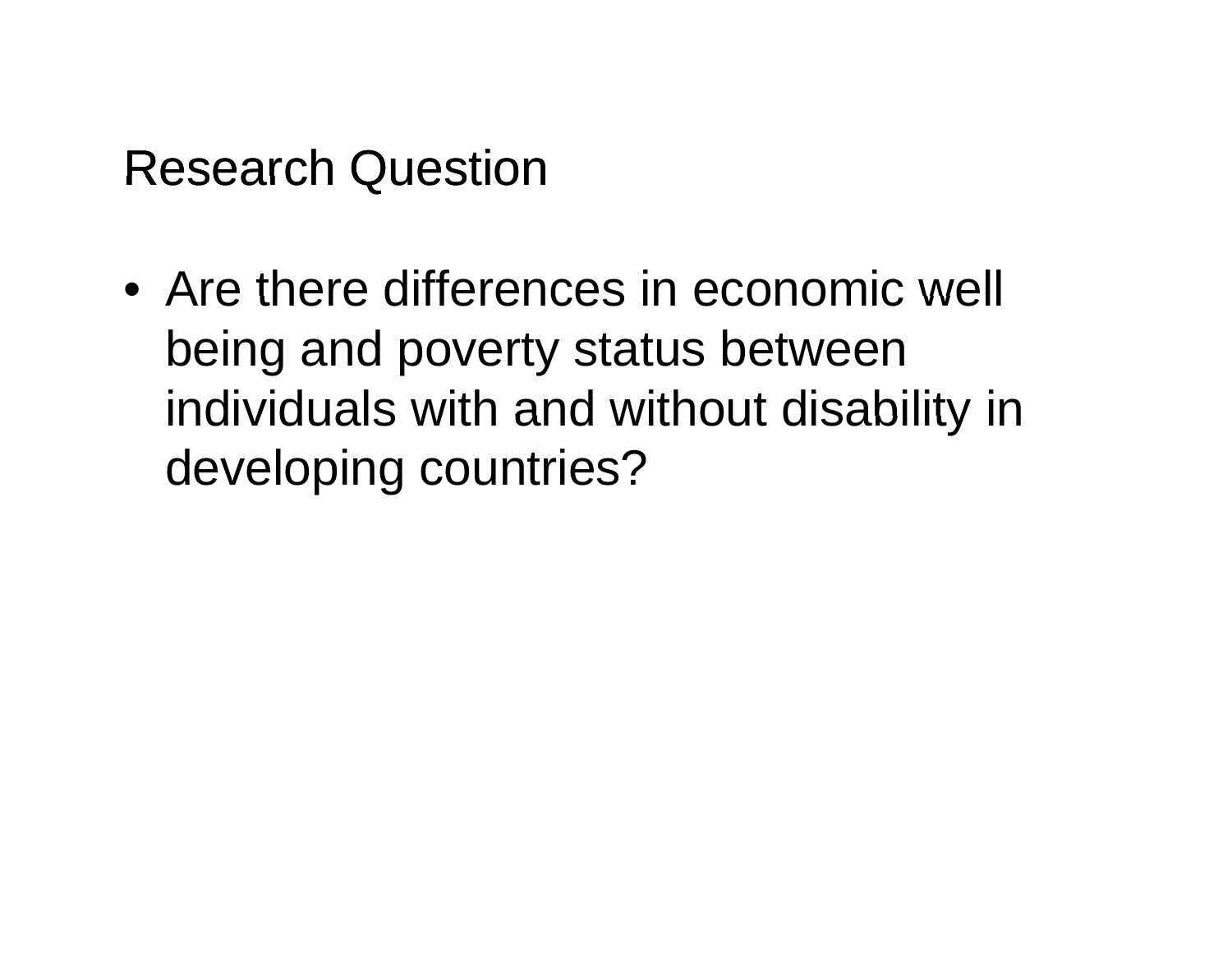# **Background**

In this study, what do we mean by

• Poverty and economic well being?

This study considers **both monetary** (income/consumption expenditure) **and non-monetary aspects** of living standard and poverty (e.g., living conditions), at the household level  $(e.g.,)$  expenditures, assets), and at the individual level  $(e.g.,)$ educational attainment, employment).

• Disability?

### We use the **International Classification of Functioning, Disability and Health (ICF).**

It denotes the negative aspects of the interaction between an individual (with a health condition) and that individual's contextual factors (environmental and personal factors).

There are many possible linkages between disability and poverty.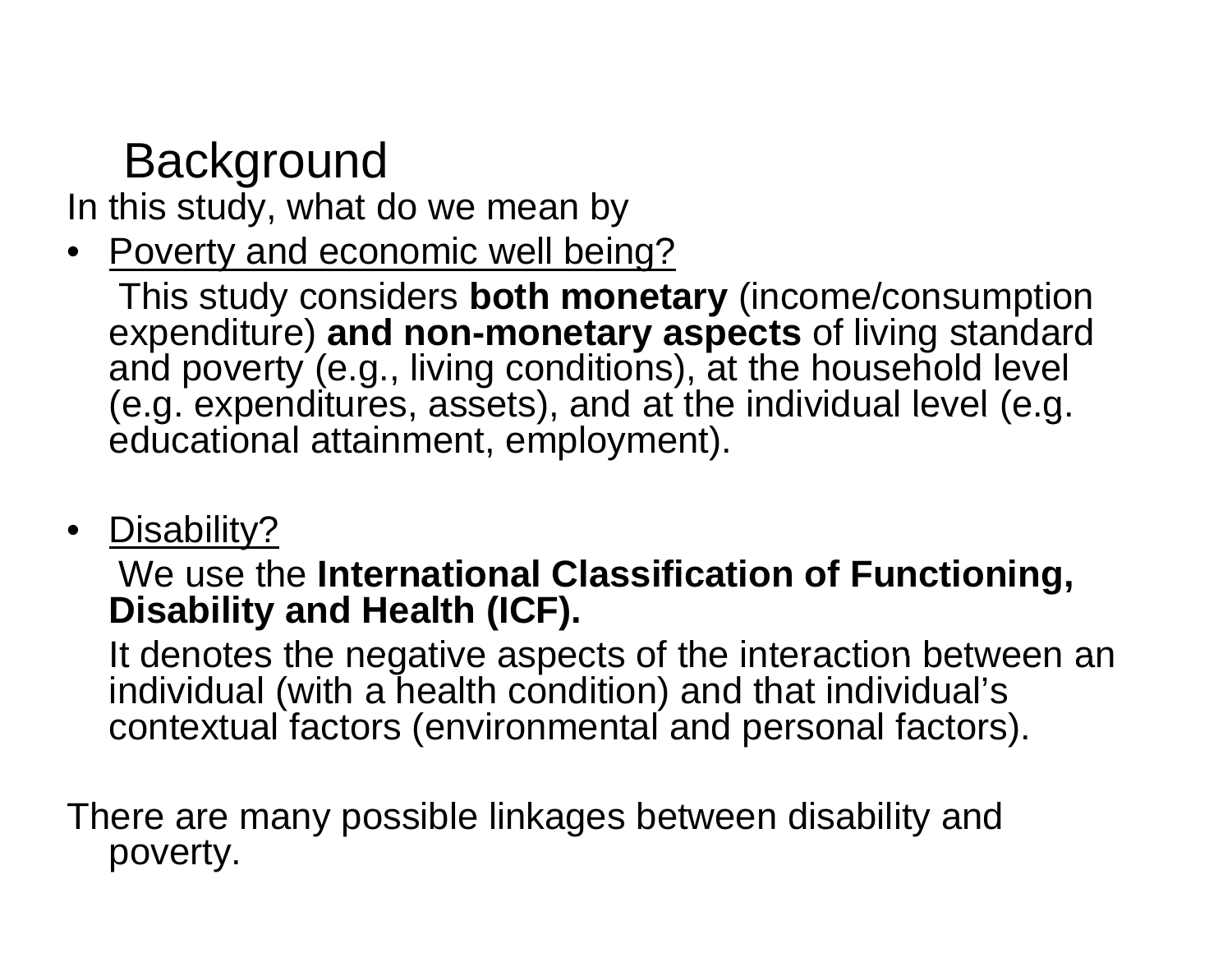## Background (Cont.)

• Whether disability and poverty are associated is an empirical question.

Results on this association are expected to be context specific and, within a particular context, may vary by disability type and also by economic indicator (e.g., educational attainment, employment, living conditions).

•In developing countries, where disability benefit programs are scarce, where schools are often not accessible, and where vocational rehabilitation programs are small and under funded, one expects to find an association between disability and poverty in most countries.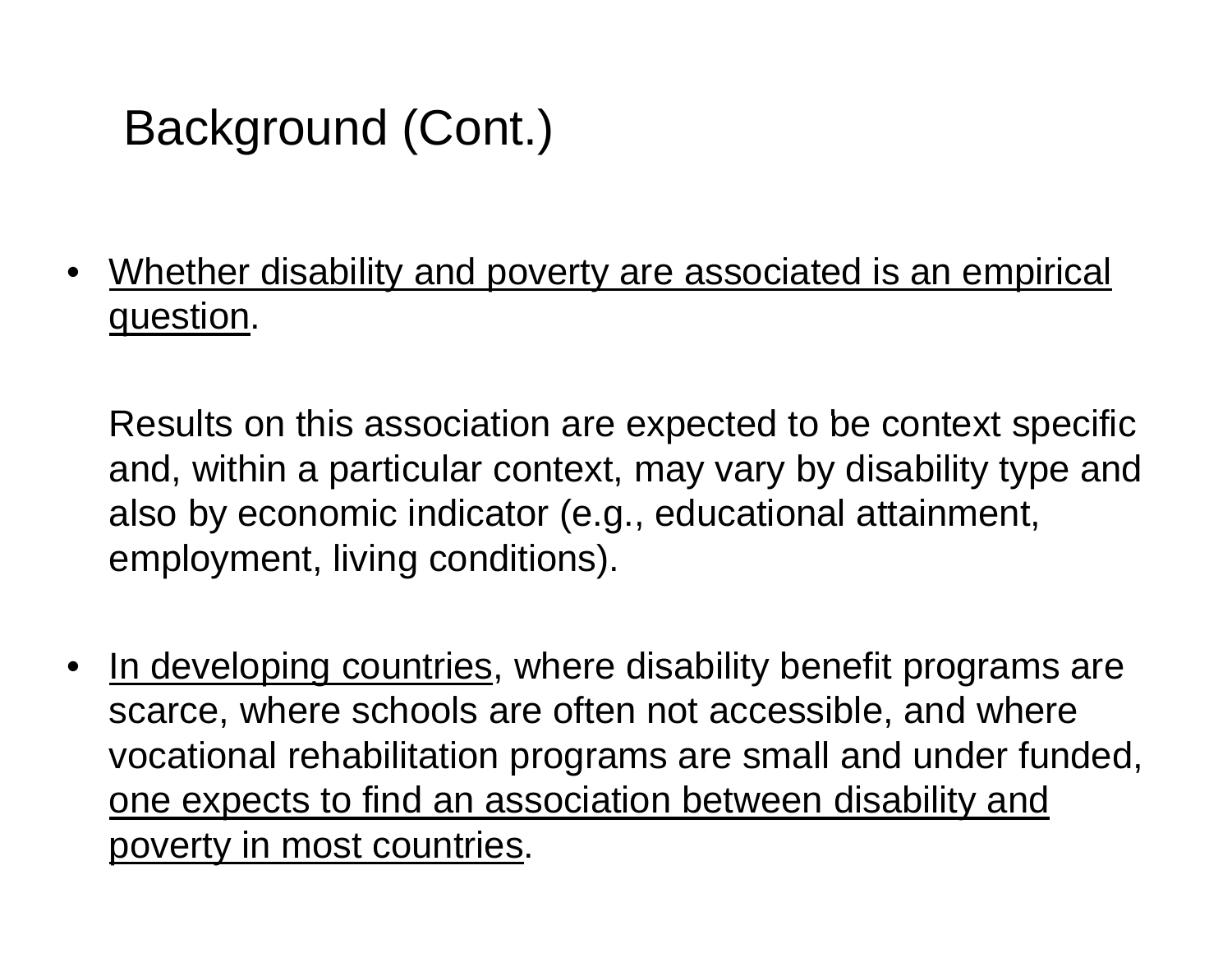# Background (Cont.): Hypotheses

- Hypothesis # 1: In the 15 countries under study, disability is associated with poverty, where poverty may take the form of non-employment, low educational attainment, higher health expenditures, lower asset accumulations and worse living conditions.
- Hypothesis #2: This association between disability and poverty will vary across countries and thus will be contextual in nature. It may take different forms and have different magnitudes across countries.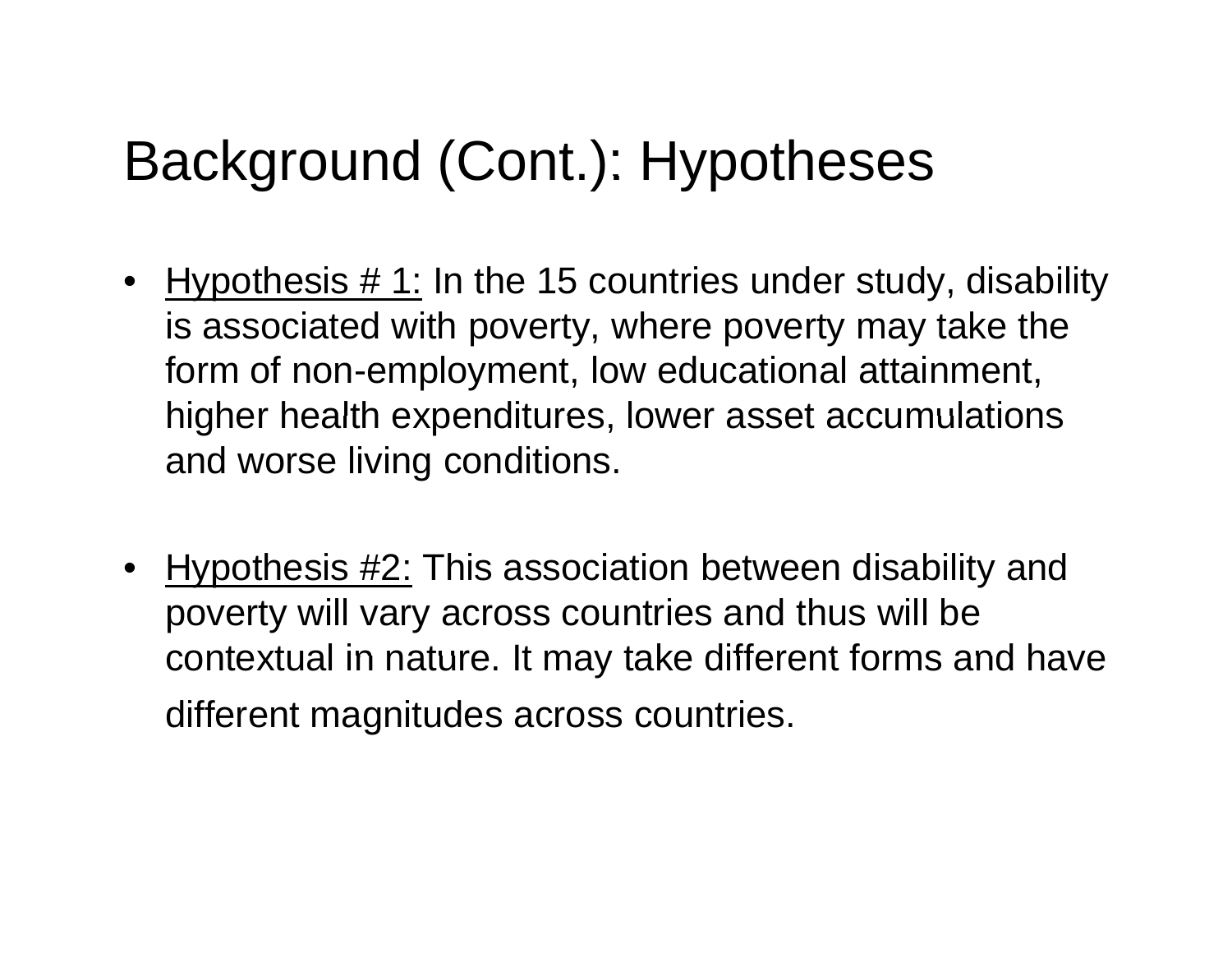### Prior Research (1)

Regarding **employment**, almost all studies show that persons with disabilities are less likely to be employed:

Contreras et al. 2006 (Chile and Uruguay); Eide et al. 2003b (Namibia); Eide and Loeb 2006 (Zambia), Eide and Kamaleri 2009 (Mozambique); Hoogeven 2005 (Uganda); Mete 2008 (Eastern Europe); Mitra 2008 (South Africa); Mitra and Sambamoorthi 2008 (India); World Bank 2009 (India); Loeb and Eide (2004) (Malawi); Trani and Loeb 2010 (Afghanistan and Zambia); Zambrano 2006 (Peru).

Exception: in Zimbabwe, Eide et al. (2003a)

Looking at the **educational attainment among adults**, there is consistent evidence that adults with disabilities have lower educational attainment:

Contreras et al. 2006 (Chile and Uruguay); Hoogeven 2005 (Uganda);

Loeb and Eide 2004 (Malawi); Loeb et al. 2008 (South Africa); Mete 2008 (Eastern Europe); Rischewski et al. 2008 (Rwanda); Trani and Loeb 2010 (Afghanistan and Zambia); World Bank 2009 (India); Zambrano 2006 (Peru).

Exception: Trani et al. (2010) for urban Sierra Leone.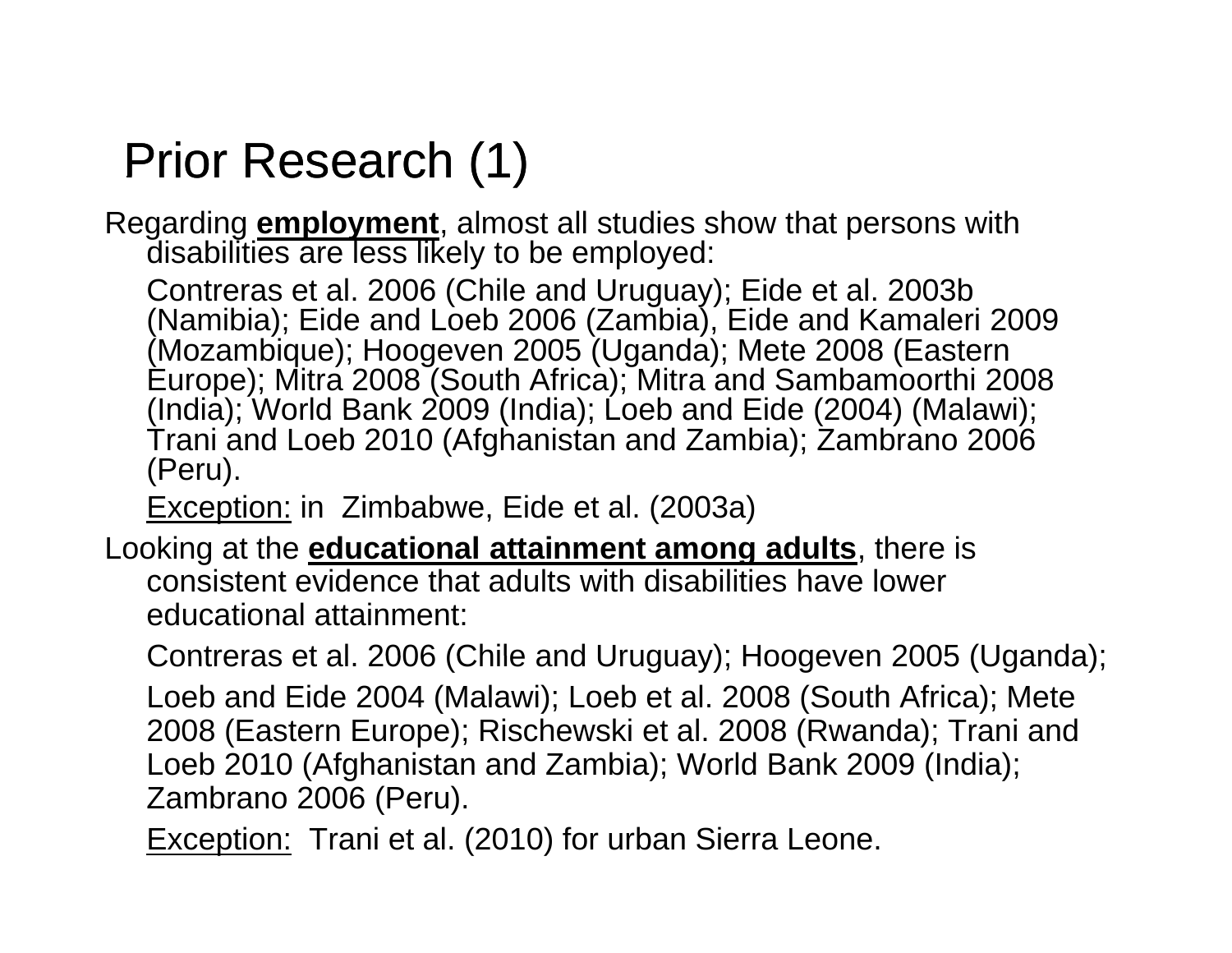### Prior Research (2)

For **asset ownership**, a lot of studies show that households with disabilities have fewer assets compared to other households:

Loeb and Eide 2004 (Malawi); Eide et al. 2003b (Namibia), Eide and Loeb 2006 (Zambia), Eide and Kamaleri 2009 (Mozambique); Palmer et al. 2010 (Vietnam), World Bank 2009 (India)). Two studies find no significant difference (Eide et al. 2003a (Zimbabwe), Trani and Loeb 2010 (Afghanistan and Zambia).

Results are more mixed for **income**: Loeb and Eide 2004 (Malawi) and Eide et al. 2003b (Namibia) find that households with disabilities have lower incomes but three other studies (Eide et al. 2003a (Zimbabwe), Eide and Loeb 2006 (Zambia), and Trani et al. 2010 (Sierra Leone)) do not. In a study of two Latin American countries (Chile and Uruguay), results of poverty incidence based on income per capita by Contreras et al (2006) are mixed.

Results are also mixed for **household expenditures**. Loeb and Eide 2004 (Malawi), Eide and Loeb 2006 (Zambia) and Hoogeven 2005 (Uganda) find that households with disabilities have lower expenditures than households without, but Eide et al. 2003a (Zimbabwe) and Rischewski et al. 2008 (Rwanda) do not find any significant difference.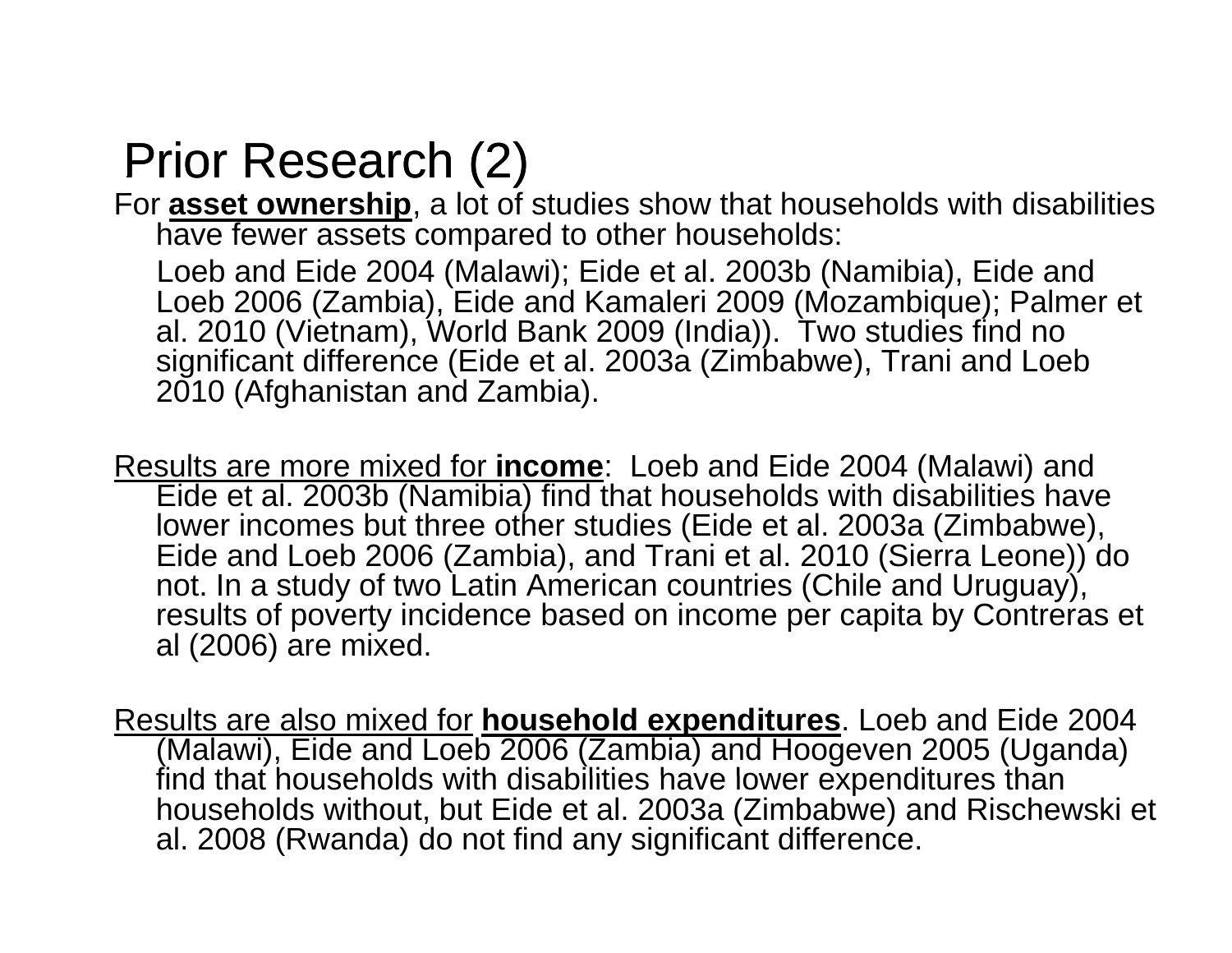# Data (1): The World Health Survey (WHS)

- This study uses a unique data set, the WHS: the first source of disability data that is comparable across a large number of countries and that also includes several indicators of economic well-being.
- The WHS was implemented in 70 developed and developing countries in 2002-2004.

.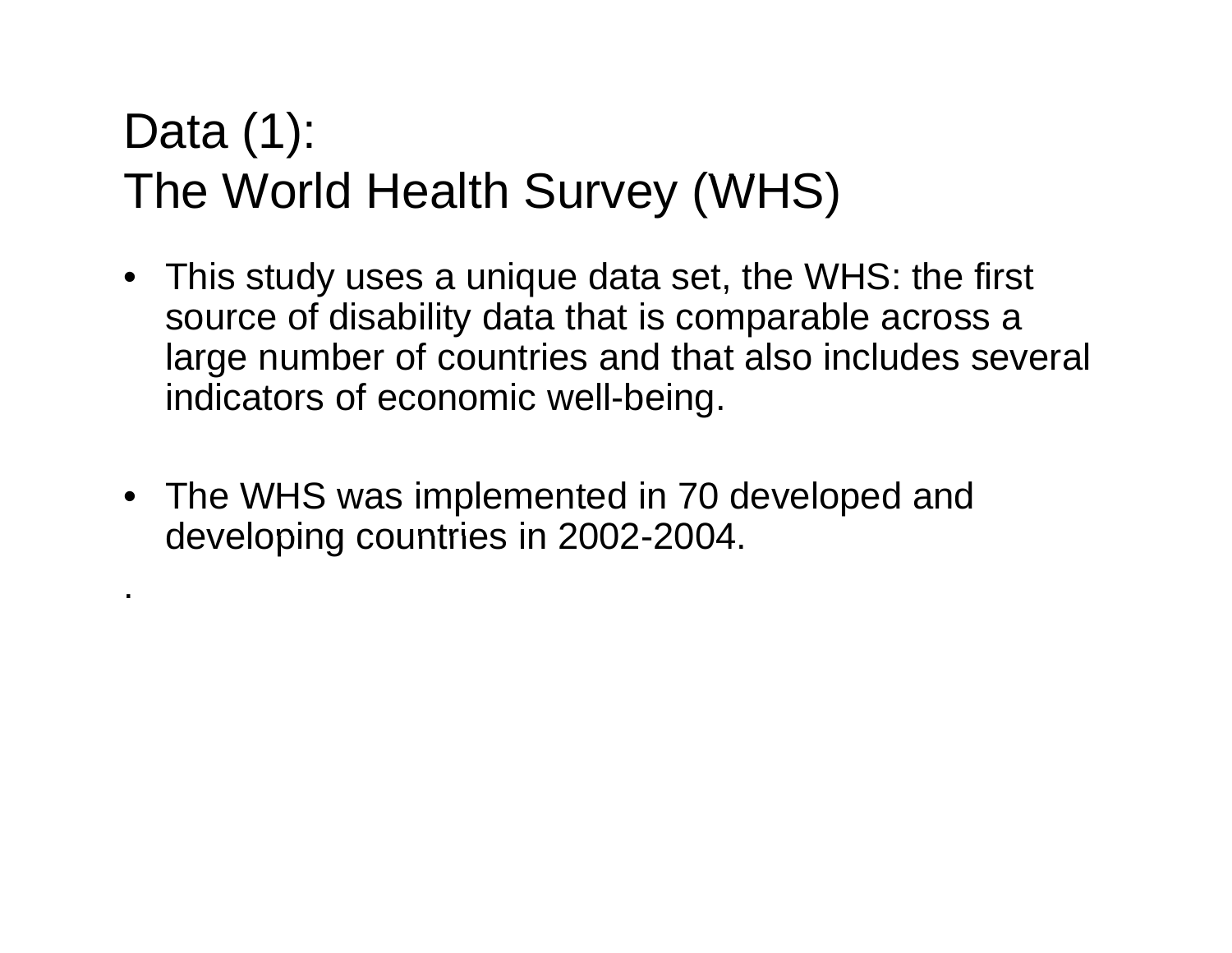### Data (2)

- WHS data is available only on adults 18 and older. This study focuses on working age individual respondents aged 18 to 65 working-age 65.
- $\bullet$ This study covers 15 developing countries, including:

seven countries in Africa (<u>Burkina Faso, Ghana, Kenya, Malawi,</u> Mauritius, Zambia, and Zimbabwe);

four countries in Asia (Bangladesh, Lao PDR, Pakistan, and the <u>Philippines</u>); and

four countries in Latin America and the Caribbean (Brazil, Dominican Republic, Mexico, and Paraguay).

 $\bullet$  It is essential to note that these developing countries may not be representative of all developing countries.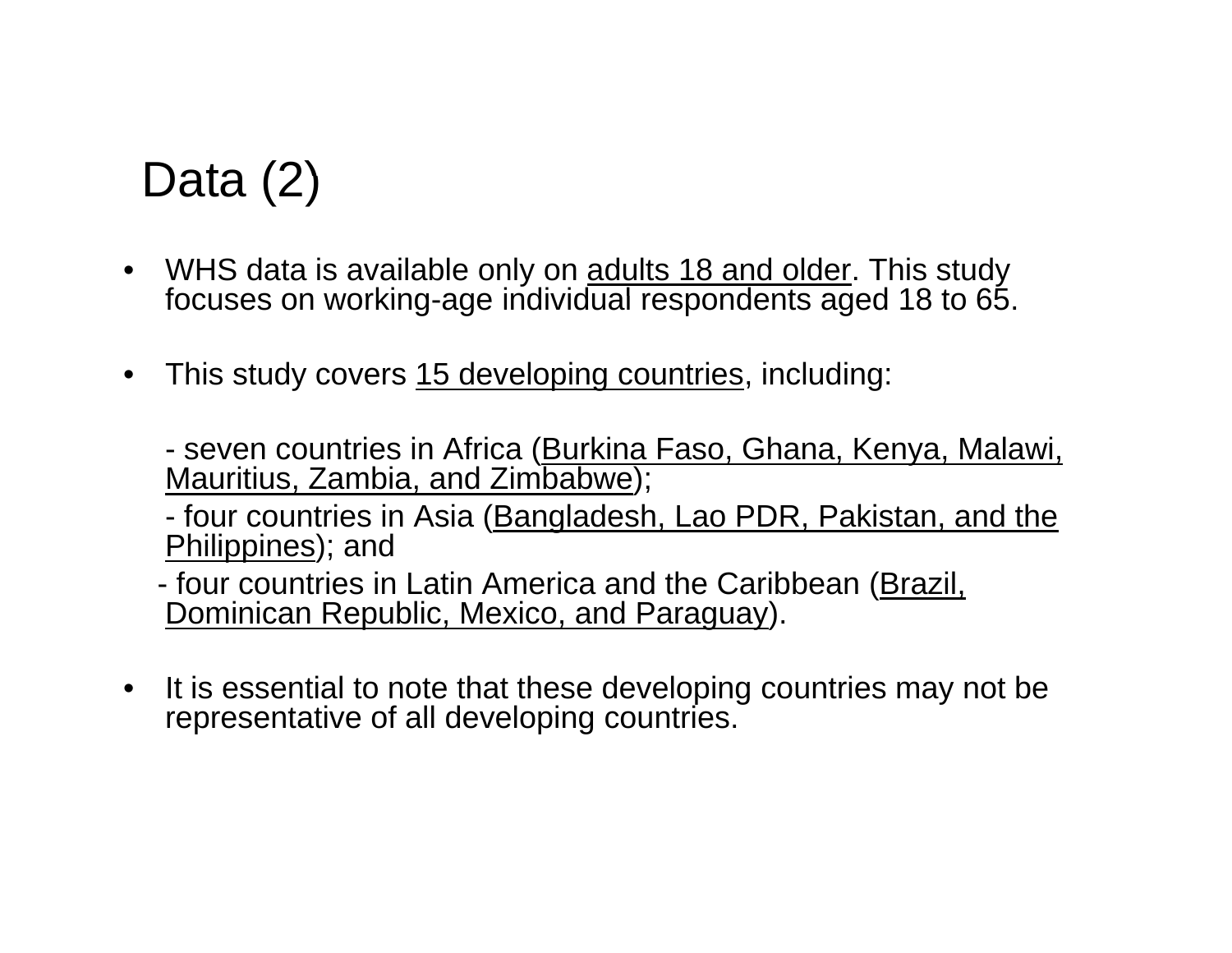# Disability Measures (1)

- •• Base Disability Measure: Four questions on how much difficulty th <u>Base Disability Measure</u>: Four questions on how much difficulty the<br>person had in the last 30 days in
	- seeing across the road;
	- moving around;
	- concentrating/remembering things; and
	- self care.

For each, the person is asked if she/he has *"none; mild; moderate ; severe; extreme/unable to do"* difficulty to perform the function.

#### **A person with a severe or extreme difficulty is considered to have a disability.**

•<u>Expanded Disability Measure</u>: Includes three more questions on<br>difficulty in learning a new task, with personal<br>relationship/participation in the community, and dealing with<br>conflicts and tensions with others.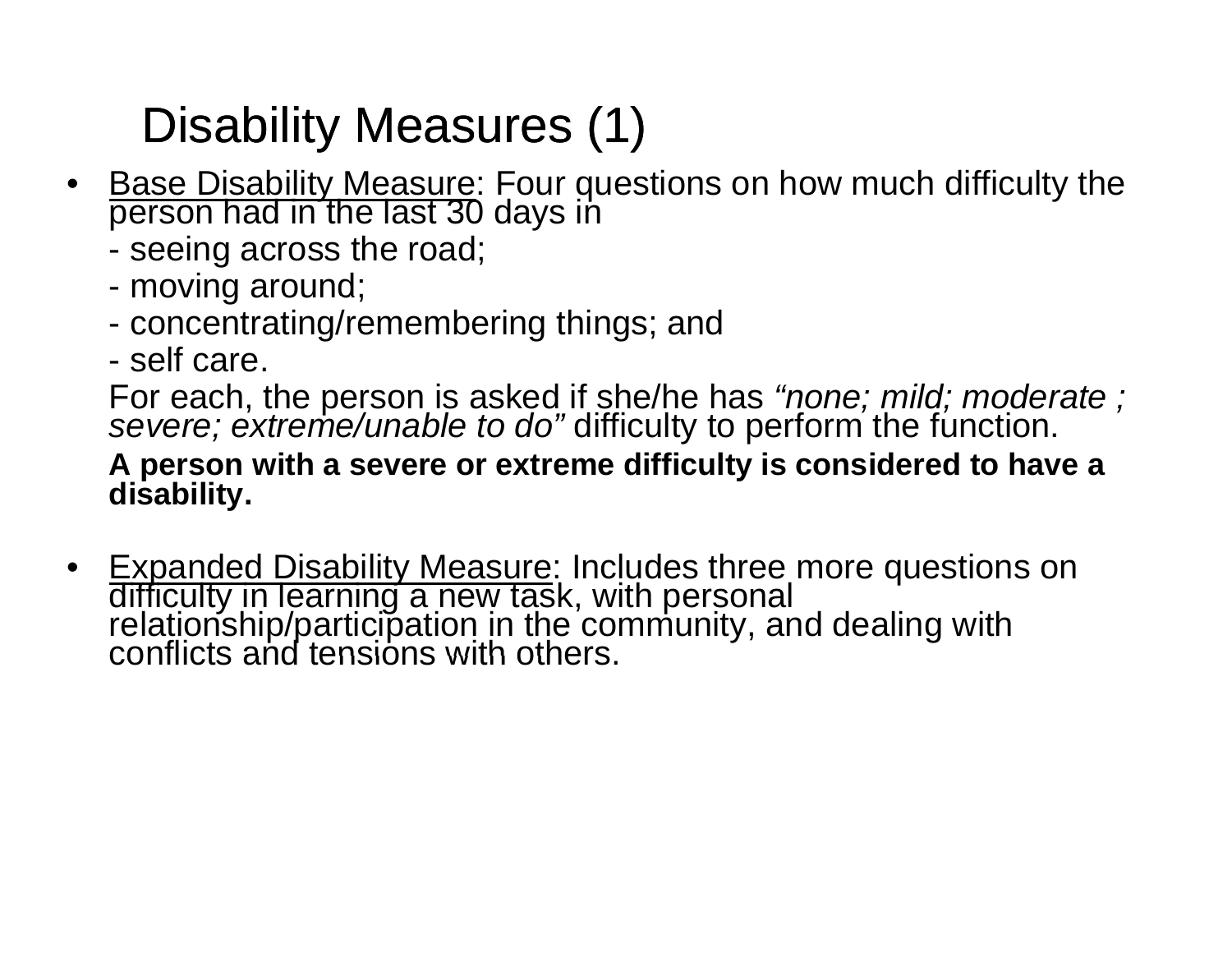### Methods: Comparing Well-being and Poverty Status

- We compare the economic well-being of persons with a measured disability to those without across a number of dimensions
	- Separate comparisons across each area,
	- Complemented by an aggregated multidimensional poverty measure
- We test for statistical significance in the difference between the two groups.
- No regression due to endogeneity of disability and economic de privation.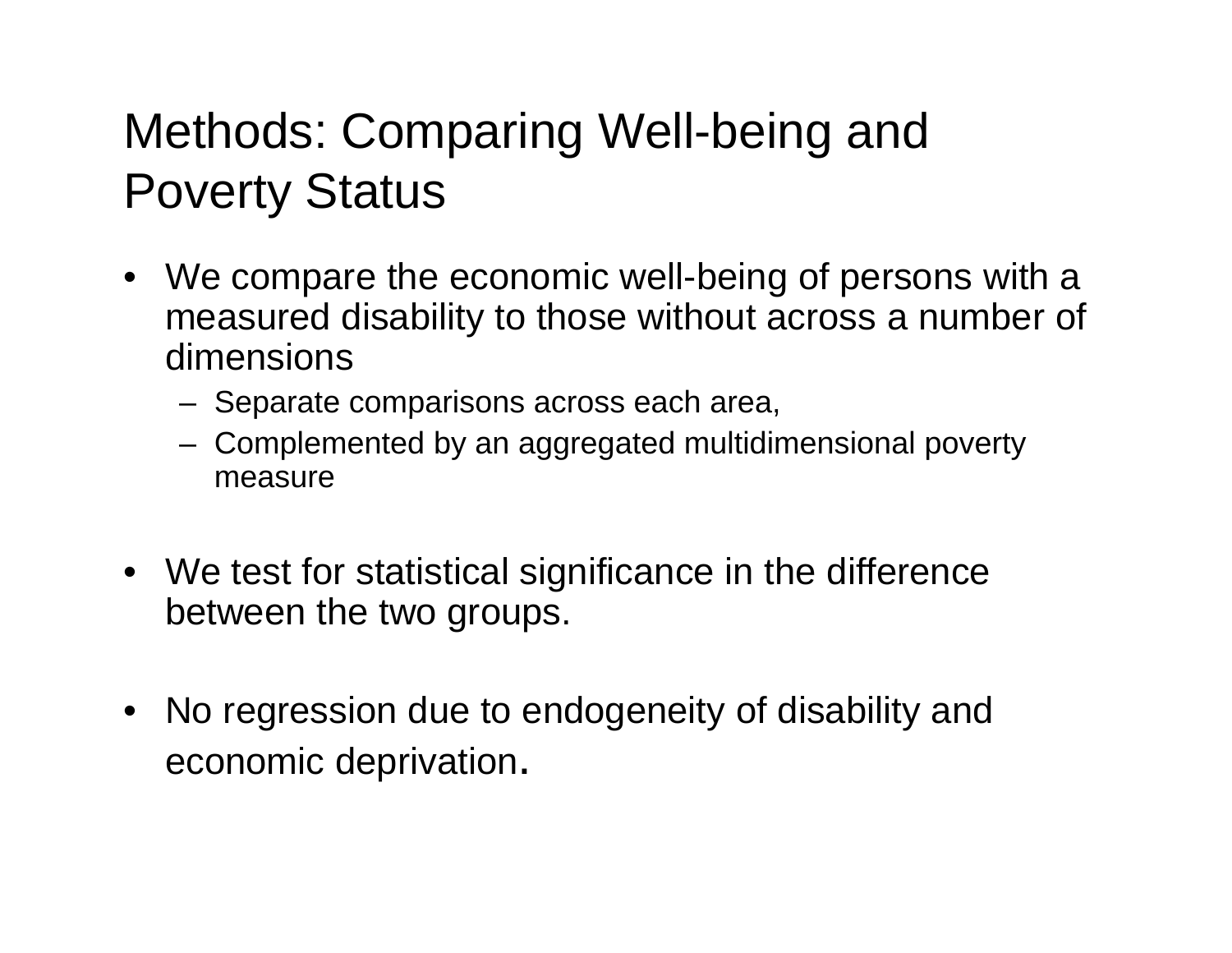# Methods: Dimensions of economic well-being

- Individual economic well-being
	- Education:
		- Years of schooling
		- Completed primary education
	- –Current employment status
- $\bullet~$  Household economic well-being
	- – Assets/Living conditions:
		- Asset index
		- Belongs to the bottom quintile of the asset index distribution
	- – Household expenditures:
		- Monthly non-health PCE
		- Belongs to the PCE bottom quintile
		- Daily PCE under US\$1.25 a day (also under US\$2 a day)
	- – Expenditures on health services:
		- $\bullet~$  Ratio of monthly health household expenditures to total household expenditures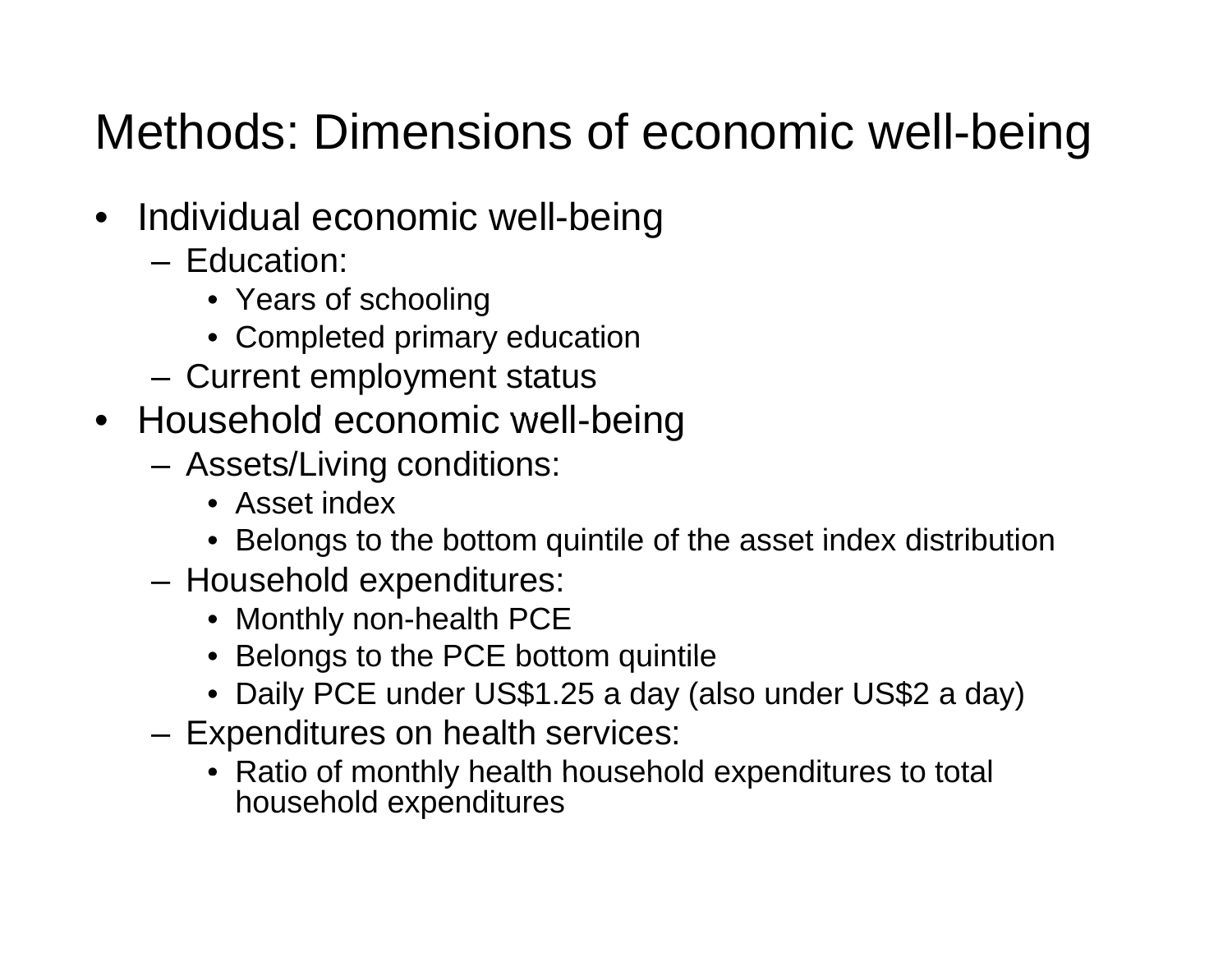# Methods: Dual-cutoff multidimensional poverty measure (1)

- Our method of identification uses two forms of cutoffs and a counting methodology (Alkire and Foster 2009)
	- First cutoff: dimension-specific poverty line
		- This cutoff is set for each dimension and identifies whether a person is deprived with respect to that dimension.
	- $-$  Second cutoff: cross-dimensional poverty line
		- If the dimensions are equally weighted, the second cutoff is simply the number of dimensions in which a person must be deprived to be considered poor (i.e. 4 out of 10).
		- This equally weighted approach, known as the counting approach, is widely used in policy work.
		- Here, we use a cutoff of 40%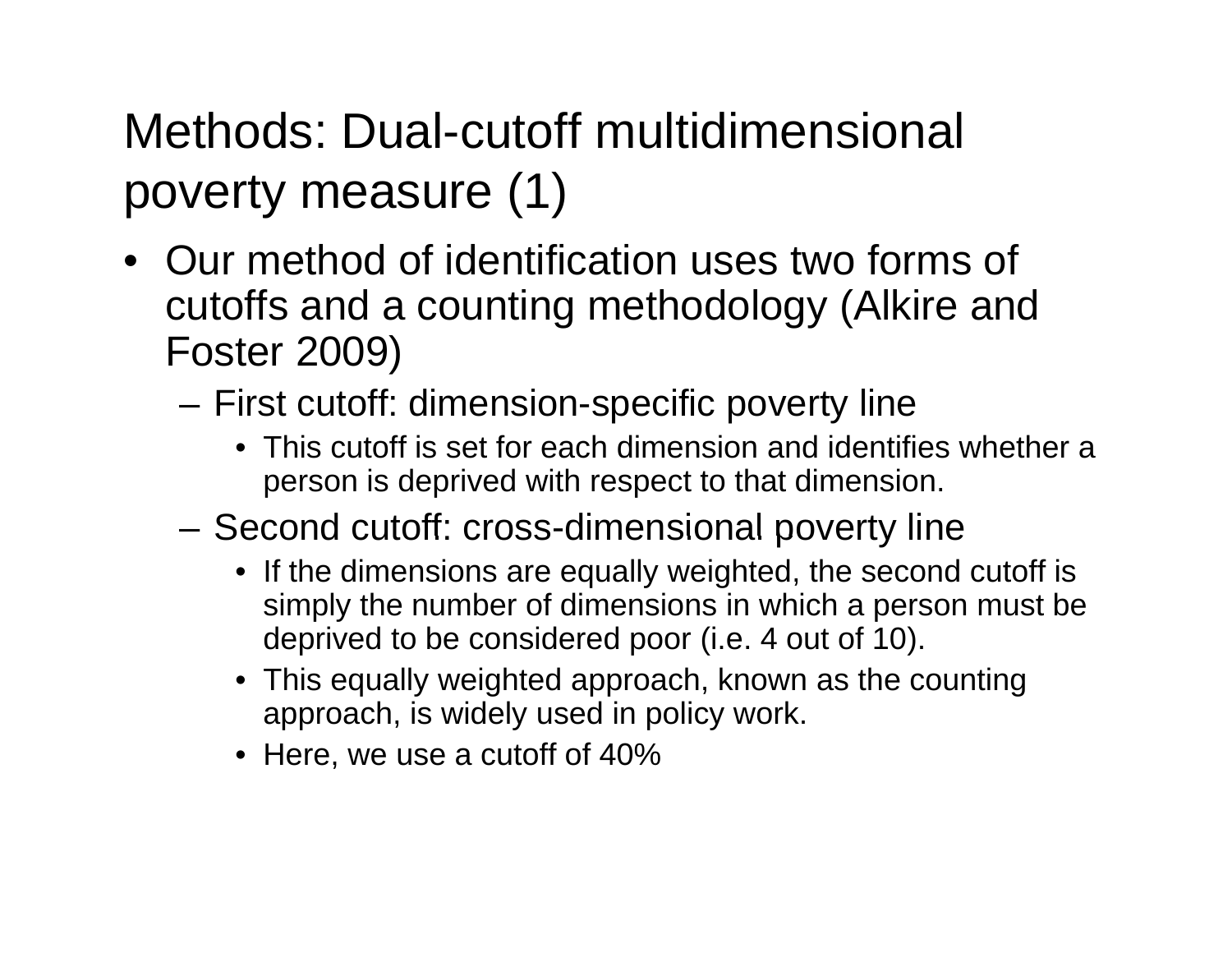# Methods: Dual-cutoff multidimensional POVerty measure (2)<br>Dimensions of Deprivation ar

Dimensions of Deprivation and Weights:

- Did not complete primary education (1/6)
- Is not employed (1/6)
- Household does not have a car/truck or any two of the other assets (TV, radio, phone, refrigerator, bicycle, dish washer, washing machine, and motorcycle) (1/18)
- Household does not have electricity (1/18)
- Household's water source is not a protected pipe or well or is at least 30 minutes away (1/18)
- Household does not have a covered latrine or flush toilet or the toilet facilities are shared (1/18)
- Household's floor is dirt, sand, or dung (1/18)
- Household's cooking fuel is wood, charcoal, or dung (1/18)
- Daily PCE under US\$2 a day (1/6)
- Ratio of monthly health expenditure to monthly total expenditure is more than  $10\%$  ( $1/6$ )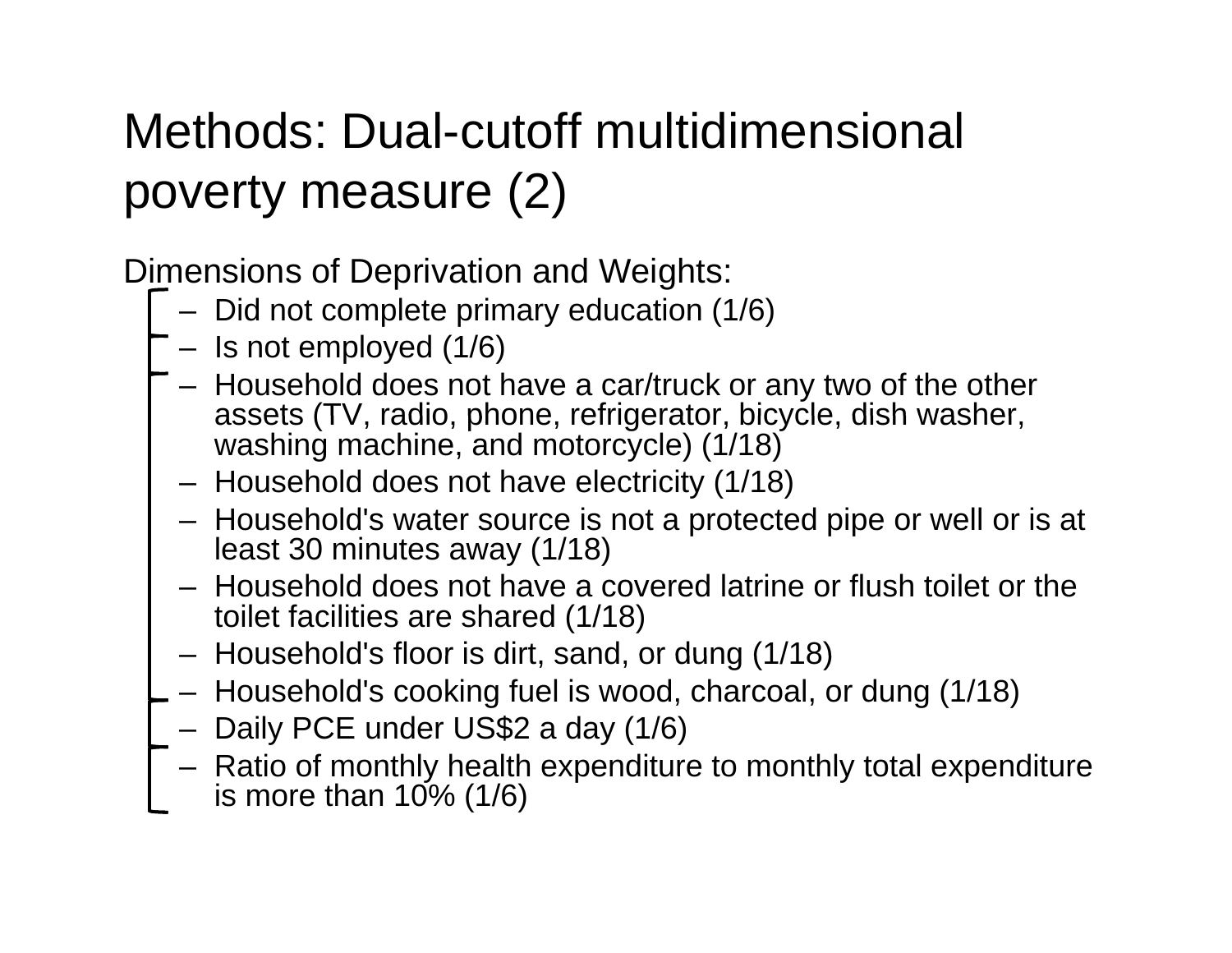### Results: Prevalence among working age adultsCountry All Males Females Rural Urban

- •Higher for Females in all countries
- Higher for Rural in 11/15 countries
- Differences inprevalence may be a result of differences in:
- Related health conditions
	- Demographic chars.
	- Contextual factors -
	- Survey Interpretation

|                 | COUIILI Y                | H <sub>11</sub> |       | Marcs Felliares Nuital |       | UTUAII |  |
|-----------------|--------------------------|-----------------|-------|------------------------|-------|--------|--|
| Females in all  | <b>SubSaharan Africa</b> |                 |       |                        |       |        |  |
|                 | <b>Burkina</b>           | 7.95            | 6.78  | 9.00                   | 8.12  | 7.16   |  |
|                 | Ghana                    | 8.41            | 6.17  | 10.55                  | 8.21  | 8.65   |  |
| <b>Rural</b> in | Kenya                    | 5.30            | 3.72  | 6.80                   | 6.91  | 3.05   |  |
| ries            | Malawi                   | 12.97           | 12.43 | 13.49                  | 14.05 | 7.48   |  |
| s in            | <b>Mauritius</b>         | 11.43           | 9.05  | 13.85                  | 12.31 | 10.16  |  |
| may be a        | Senegal                  | 9.85            | 8.06  | 11.75                  | 11.57 | 8.28   |  |
| erences in:     | Zambia                   | 5.78            | 3.98  | 7.49                   | 6.58  | 4.30   |  |
| health          | Zimbabwe                 | 10.98           | 8.98  | 12.87                  | 12.92 | 7.52   |  |
|                 | Asia                     |                 |       |                        |       |        |  |
|                 | Bangladesh               | 16.21           | 9.91  | 22.90                  | 17.32 | 12.92  |  |
| aphic chars.    | Lao                      | 3.08            | 2.71  | 3.45                   | 3.19  | 2.73   |  |
| ual factors     | Pakistan                 | 5.99            | 3.02  | 9.10                   | 4.53  | 9.02   |  |
| nterpretation   | Philippines              | 8.49            | 7.69  | 9.29                   | 9.76  | 7.70   |  |
|                 | <b>Latin America</b>     |                 |       |                        |       |        |  |
|                 | <b>Brazil</b>            | 13.45           | 11.11 | 16.40                  | 16.31 | 12.76  |  |
|                 | Dominican                | 8.72            | 6.34  | 11.21                  | 7.82  | 9.32   |  |
|                 | Mexico                   | 5.30            | 4.01  | 6.50                   | 5.07  | 5.37   |  |
|                 | Paraguay                 | 6.87            | 3.97  | 9.75                   | 7.14  | 6.66   |  |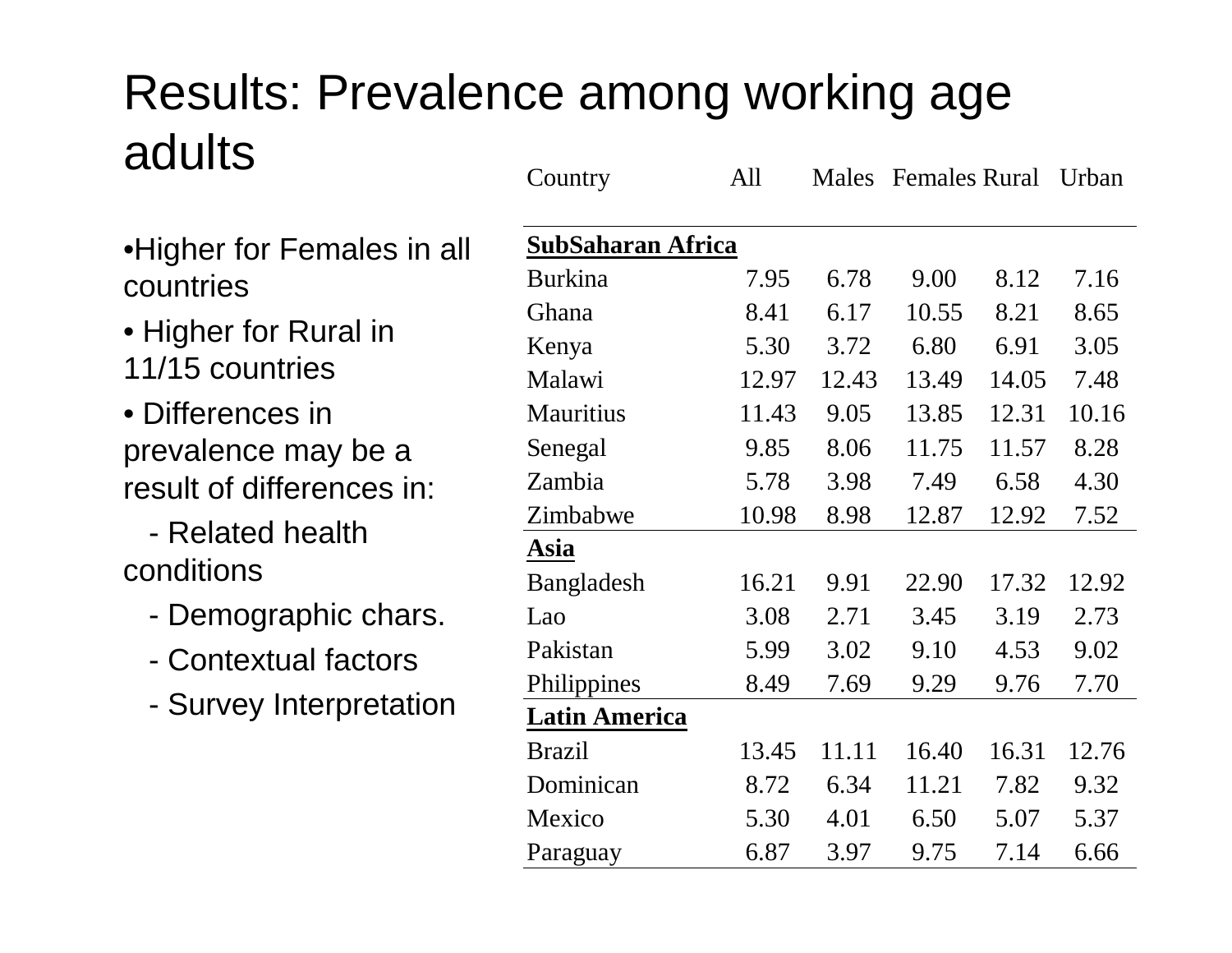# Summary of Findings by dimension

| Country                          | Individual<br>education |            |       | HН<br>Employment   Assets   expenditures | <b>Health Exp.</b>             |                             |
|----------------------------------|-------------------------|------------|-------|------------------------------------------|--------------------------------|-----------------------------|
|                                  | Higher %<br>without     |            | Lower | Higher %<br>with non-                    | <b>Higher Mean</b><br>ratio of |                             |
|                                  | primary                 | Lower      | Mean  | medical PCE                              | medical to                     |                             |
|                                  | school                  | Employment | Asset | below \$2 a                              | total                          | Country                     |
|                                  | completion              | Rates      | Index | day                                      | expenditures                   | <b>Totals</b>               |
| Sub-Saharan Africa               |                         |            |       |                                          |                                |                             |
| Burkina Faso                     |                         | *          | *     |                                          |                                | 2                           |
| Ghana                            | 家                       |            |       |                                          | ×.                             | $\mathcal{Z}_{\mathcal{C}}$ |
| Kenya                            | *                       |            | ŵ.    |                                          | 水                              | 3                           |
| Malawi                           | *                       |            | *     |                                          |                                | 3                           |
| Mauritius                        | *                       | *          | *     |                                          | ×.                             | 4                           |
| Zambia                           | *                       |            |       |                                          |                                | 1                           |
| Zimbabwe                         | 索                       |            | 宴     | NA                                       |                                | 2                           |
| Asia                             |                         |            |       |                                          |                                |                             |
| Bangladesh                       | *                       | *          | *     |                                          | *                              | 4                           |
| Lao PDR                          | 8.                      |            | \$.   | ×.                                       |                                | 3                           |
| Pakistan                         | *                       | *          |       |                                          | sk.                            | 3                           |
| Philippines                      | 家                       | 家          | ż.    |                                          | *                              | 4                           |
| Latin America and the Caribbean  |                         |            |       |                                          |                                |                             |
| <b>Brazil</b>                    | ∗                       | *          | *     | *                                        | *                              | 5                           |
| Dominican Republic               | *                       | *          |       |                                          | *                              | 3                           |
| Mexico                           | 责                       | *          |       |                                          | *                              | 3                           |
| Paraguay                         | *                       | *          | *.    |                                          | ×.                             | 4                           |
| <b>Total Number of Countries</b> | 14                      | 9          | 10    | 3                                        | 10                             |                             |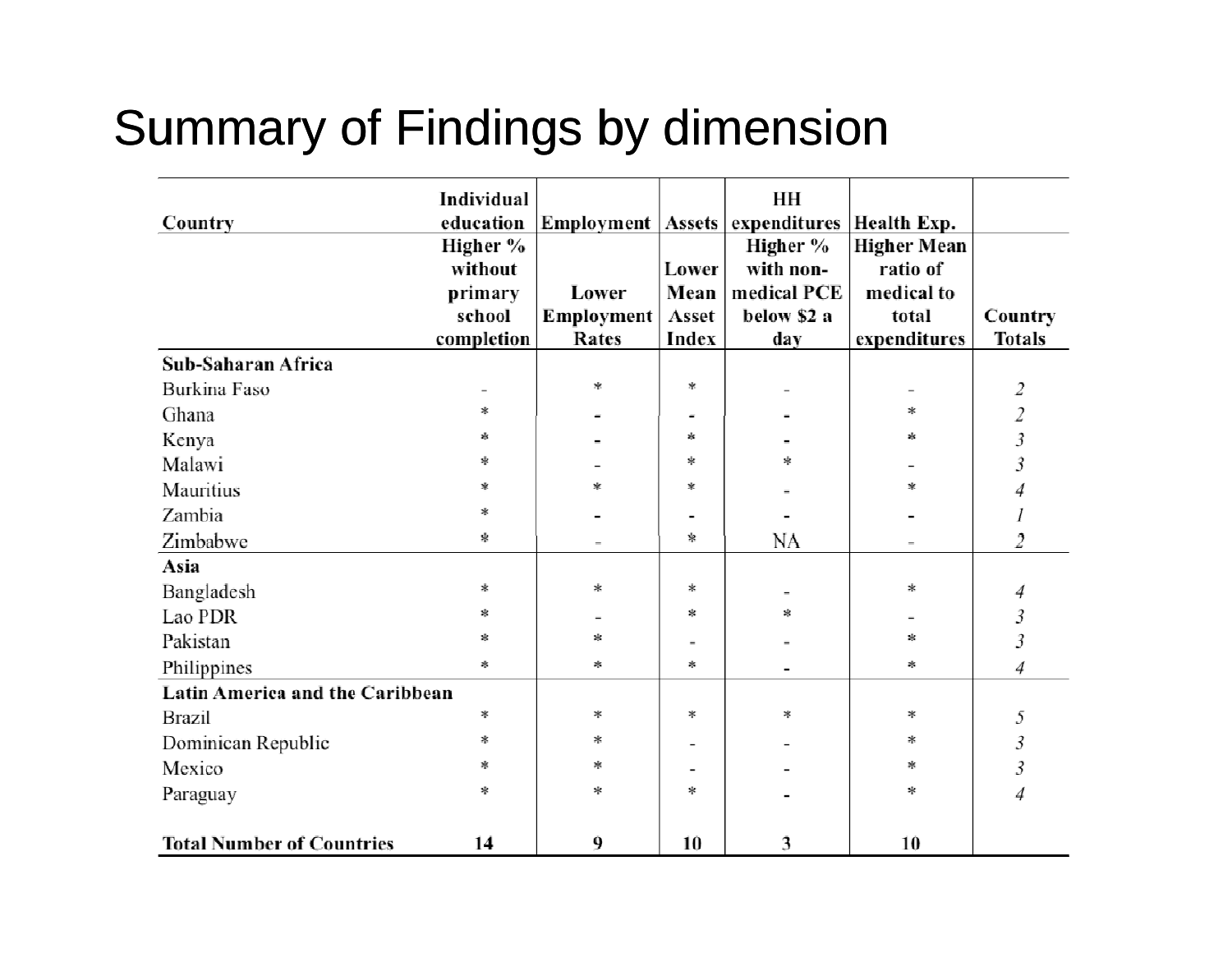## Results: Country profiles Example: Kenya

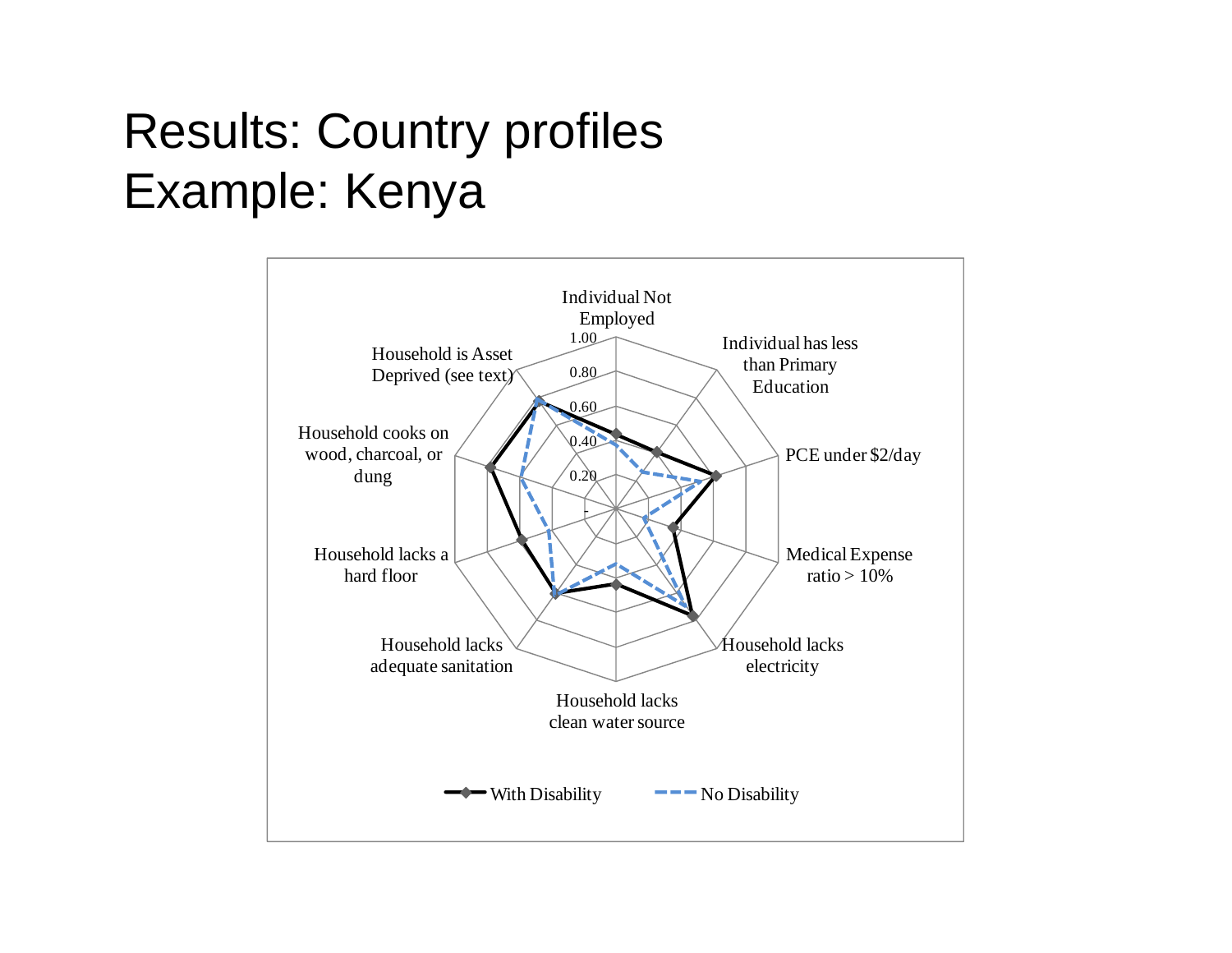|                                                                                       |                   | Households                       | Other | p-value |  |  |
|---------------------------------------------------------------------------------------|-------------------|----------------------------------|-------|---------|--|--|
|                                                                                       |                   | with disability Households       |       |         |  |  |
| <b>Poverty: by Disability</b>                                                         | Country           | Poverty Headcount (\$1.25 a day) |       |         |  |  |
| <b>Status</b>                                                                         | SubSaharan Africa |                                  |       |         |  |  |
| • Extreme Poverty Headcounts are<br>close in most countries                           | Burkina           | 0.75                             | 0.75  | (0.882) |  |  |
|                                                                                       | Ghana             | 0.47                             | 0.49  | (0.515) |  |  |
| • Differences in Poverty Gap and<br>Severity are significant in only 1-2<br>countries | Kenya             | 0.50                             | 0.38  | (0.054) |  |  |
|                                                                                       | Malawi            | 0.96                             | 0.92  | (0.000) |  |  |
|                                                                                       | Mauritius         | 0.02                             | 0.01  | (0.235) |  |  |
|                                                                                       | Zambia            | 0.86                             | 0.84  | (0.394) |  |  |
|                                                                                       | Asıa              |                                  |       |         |  |  |
|                                                                                       | Bangladesh        | 0.57                             | 0.58  | (0.711) |  |  |
|                                                                                       | Lao               | 0.71                             | 0.69  | (0.647) |  |  |
|                                                                                       | Pakistan          | 0.46                             | 0.52  | (0.338) |  |  |
|                                                                                       | Philippines       | 0.49                             | 0.43  | (0.014) |  |  |
|                                                                                       | Latin America     |                                  |       |         |  |  |
|                                                                                       | Brazil            | 0.24                             | 0.16  | (0.001) |  |  |
|                                                                                       | Dominican         | 0.20                             | 0.18  | (0.622) |  |  |
|                                                                                       | Mexico            | 0.19                             | 0.18  | (0.515) |  |  |
|                                                                                       | Paraguay          | 0.18                             | 0.17  | (0.520) |  |  |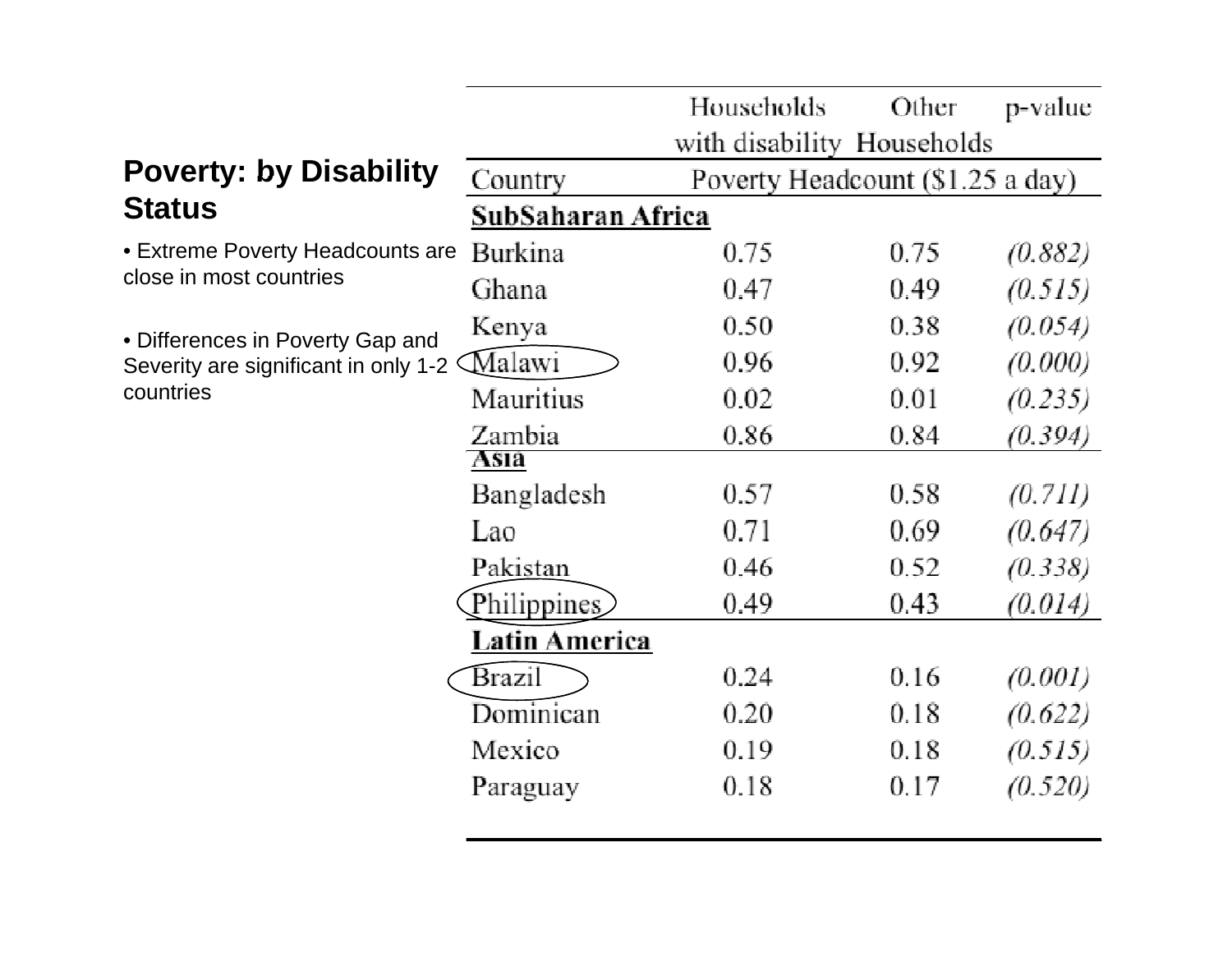### Results: Multidimensional Poverty Summary of Results

| Country                          | <b>Multidimensional poverty</b> |        |                  |  |  |
|----------------------------------|---------------------------------|--------|------------------|--|--|
|                                  | Higher                          |        |                  |  |  |
|                                  | Headcount                       | Higher |                  |  |  |
|                                  | Н                               | A      | <b>Higher M0</b> |  |  |
| Sub-Saharan Africa               |                                 |        |                  |  |  |
| Burkina Faso                     | *                               | *      | 柬                |  |  |
| Ghana                            |                                 | 玄      | ÷.               |  |  |
| Kenya                            | 壹                               | 柬      | *                |  |  |
| Malawi                           | 妻                               | *      | *                |  |  |
| Mauritius                        | *                               |        | *                |  |  |
| Zambia                           | *                               |        | *                |  |  |
| Zimbabwe                         | ż.                              | 嵓      | 嵩                |  |  |
| Asia                             |                                 |        |                  |  |  |
| Bangladesh                       | 宴                               | 宴      | 家                |  |  |
| Lao PDR                          |                                 |        |                  |  |  |
| Pakistan                         |                                 |        |                  |  |  |
| Philippines                      | 寠                               | *      | *                |  |  |
| Latin America and the Caribbean  |                                 |        |                  |  |  |
| <b>Brazil</b>                    | *                               | *      | *                |  |  |
| Dominican Republic               | *                               |        | *                |  |  |
| Mexico                           | 愙                               |        | 宴                |  |  |
| Paraguay                         | ż                               | ×.     | *                |  |  |
| <b>Total Number of Countries</b> | 12                              | 9      | 13               |  |  |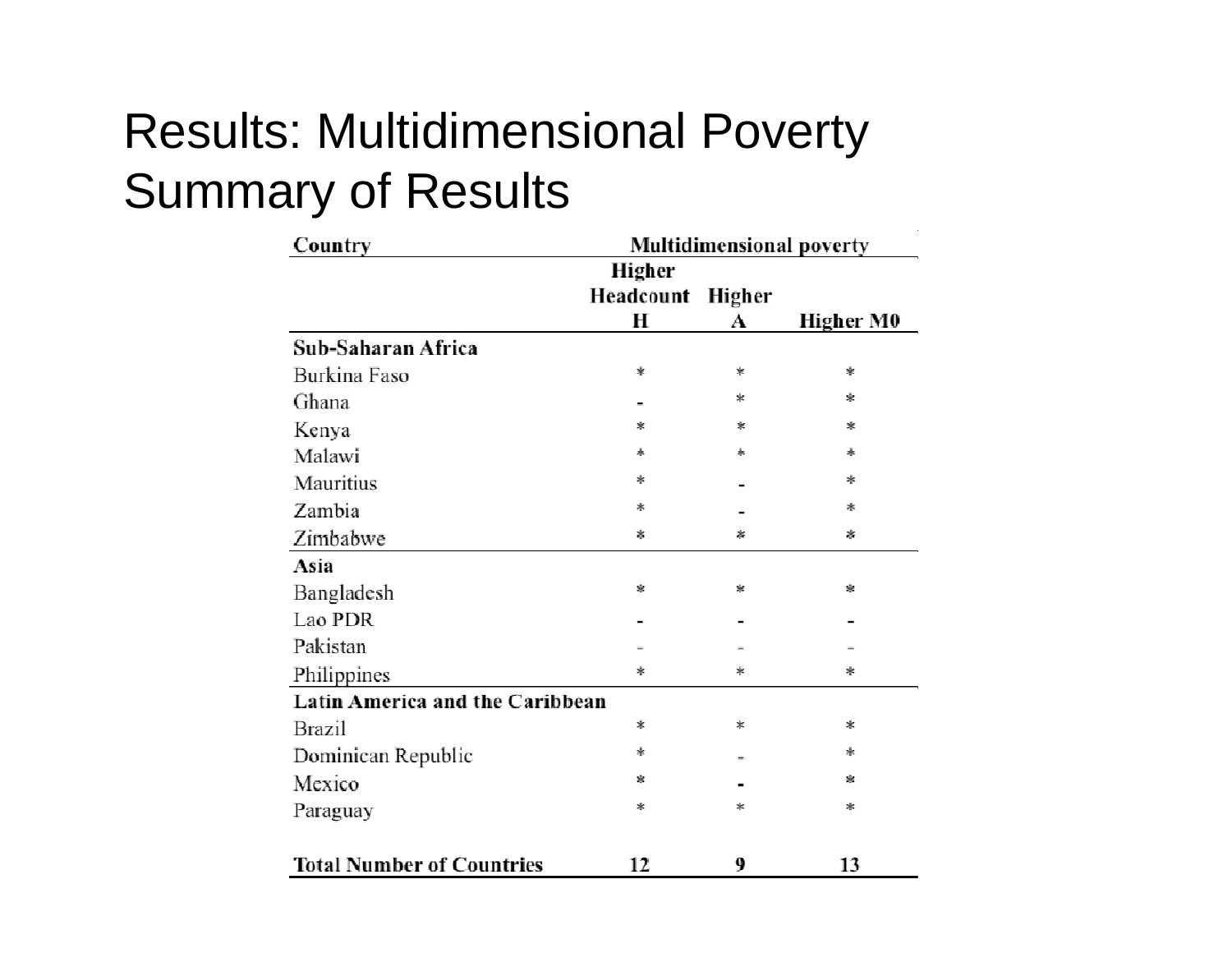# Results: Multidimensional Poverty <u>Adjusted Headcount: Decomposition</u>

- In almost all countries, deprivation in terms of PCE is the leading contributor to poverty
	- Followed by deprivation in education and employment
- In most countries, three dimensions contribute more to poverty for persons with disabilities:
	- Education
	- –The ratio of health to total expenditures
	- Employment
- Among the multi-dimensionally poor, persons with disabilities are, on average, more deprived in these dimensions than persons without disabilities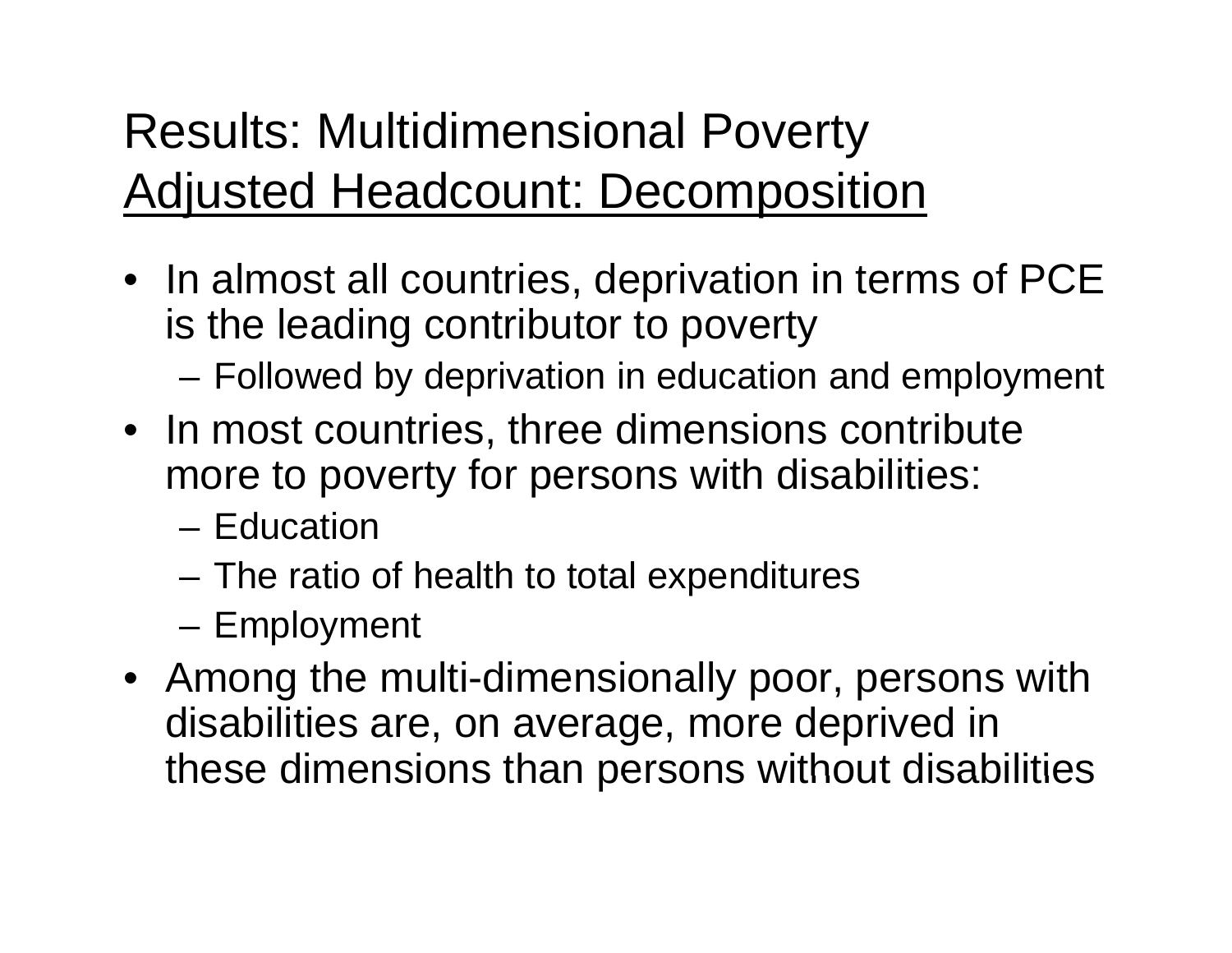# Results: Multidimensional Poverty Analysis: Robustness Checks

- Results are largely unchanged when:
	- The expanded disability measure is used.
	- Changing the cross-dimensional cutoff from 40% to 30%
	- Using more restrictive dimension-specific cutoffs
	- Dropping the PCE indicator from the multidimensional calculations
	- Altering the method (Bourguignon and Chakravarty, 2003)
		- Requires only continuous variables
		- Tried with various cutoffs (25% and 50%)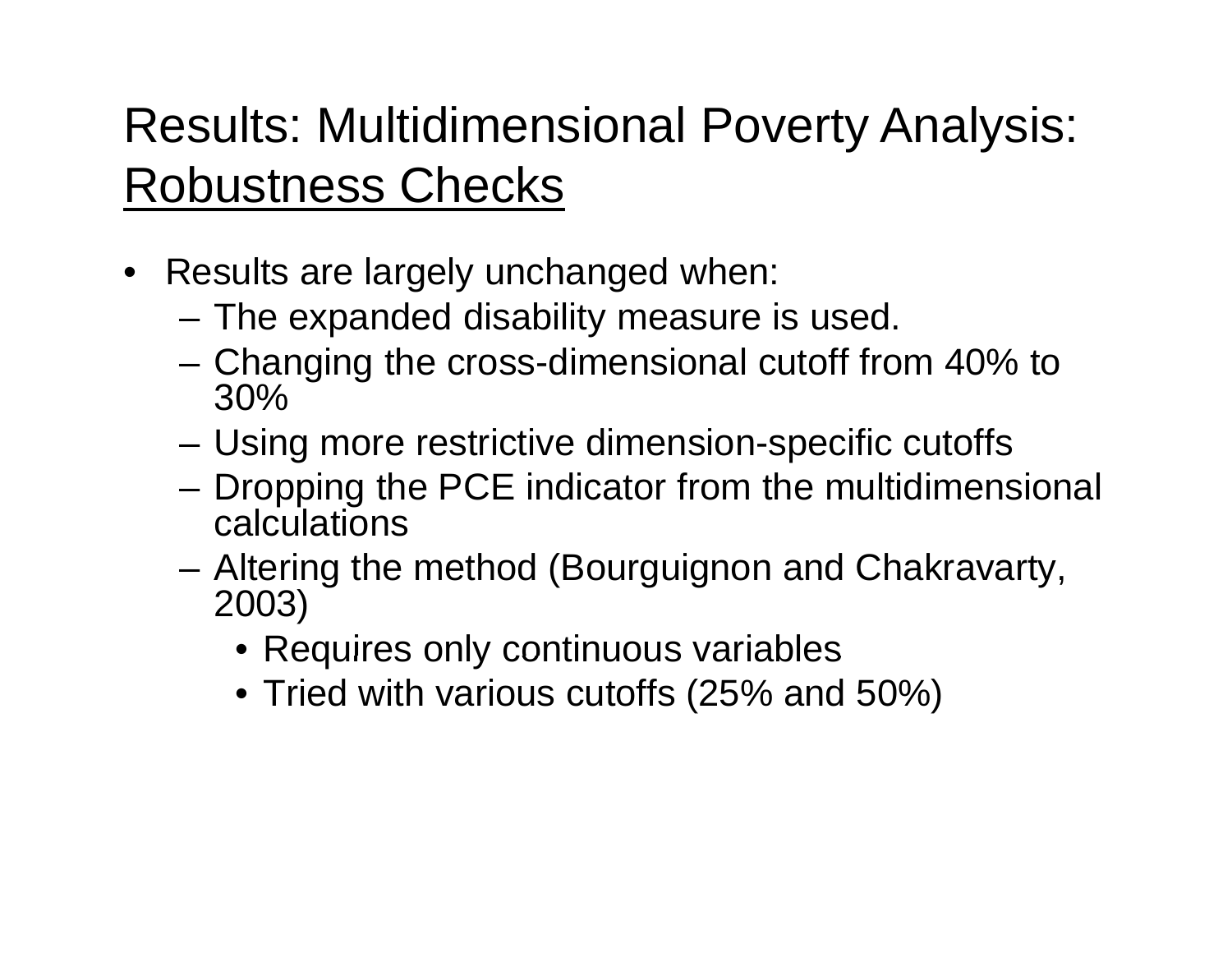# Multidimensional Poverty Analysis: C oncluding Remarks

- $\bullet$ In a majority of the countries, persons with disabilities, on average,<br>experience multiple deprivations at higher rates than persons experience multiple deprivations at higher rates than person<br>without disabilities.
- Headcount results using the Bourguignon and Chakravarty (BC) and<br>the Alkire and Foster (AF) are significantly higher among persons<br>with disabilities in a majority of countries:
	- AF Method: 11 or 12 of 15 countries (k/d=30% or 40%)
	- BC Method: 8 or 9 of 14 countries (k/d=25% or 50%)
- Once adjusting for poverty breadth (AC) or severity/depth (BC), more countries show a significant difference in multidimensional poverty:
	- AF Adjusted Headcount: 12 or 14 of 15 countries.
	- BC Gap/severity: 10 to 14 of 14 countries.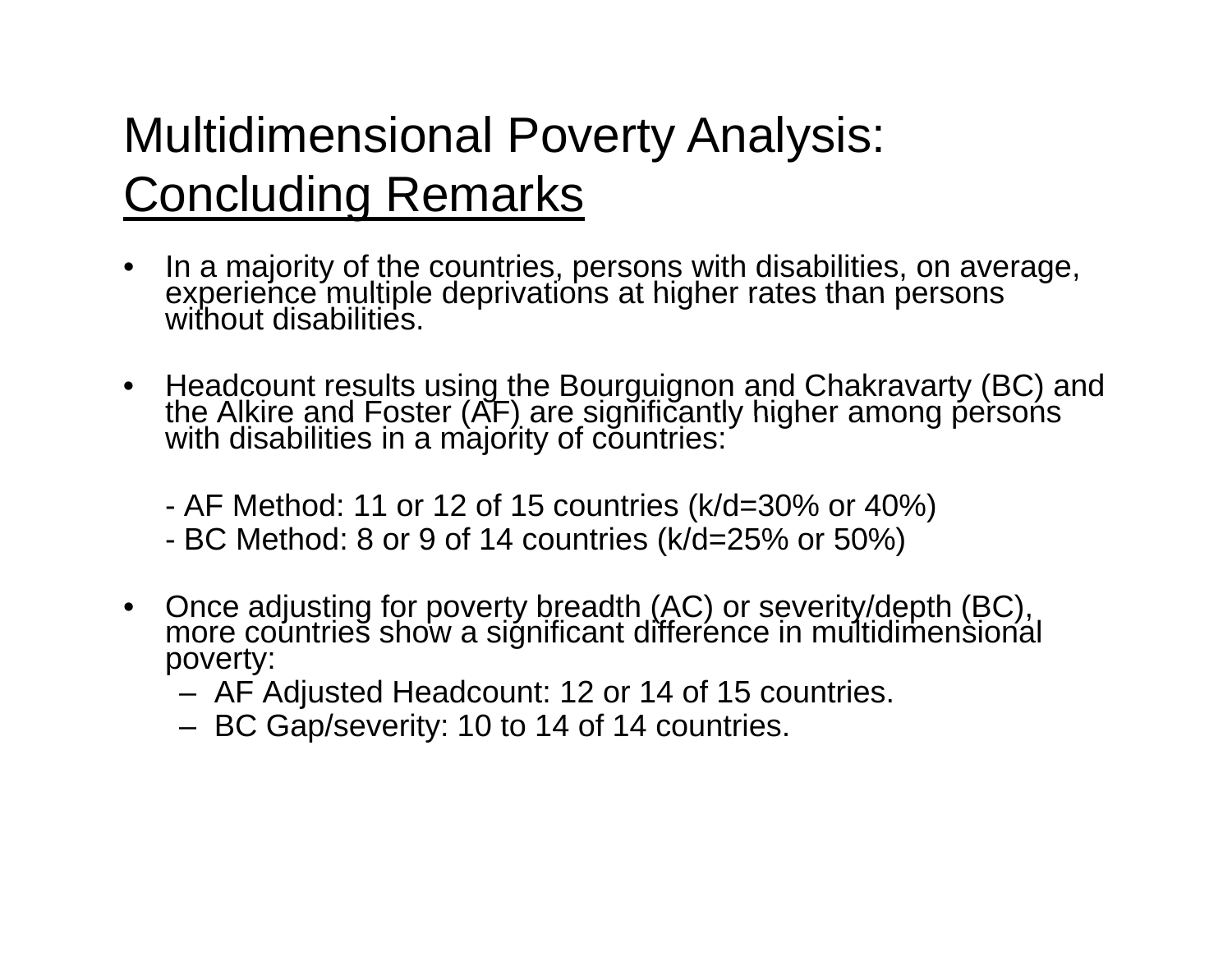### Conclusion: Main Findings (1)

- 1. First, disability prevalence is high ( > 5%) in most of the 15 developing countries under study.
- 2. Lookin g across all five dimensions of economic well-being explored in this study, persons with disabilities as a group are significantly worse off in two or more dimensions in 14 out of 15 i countries.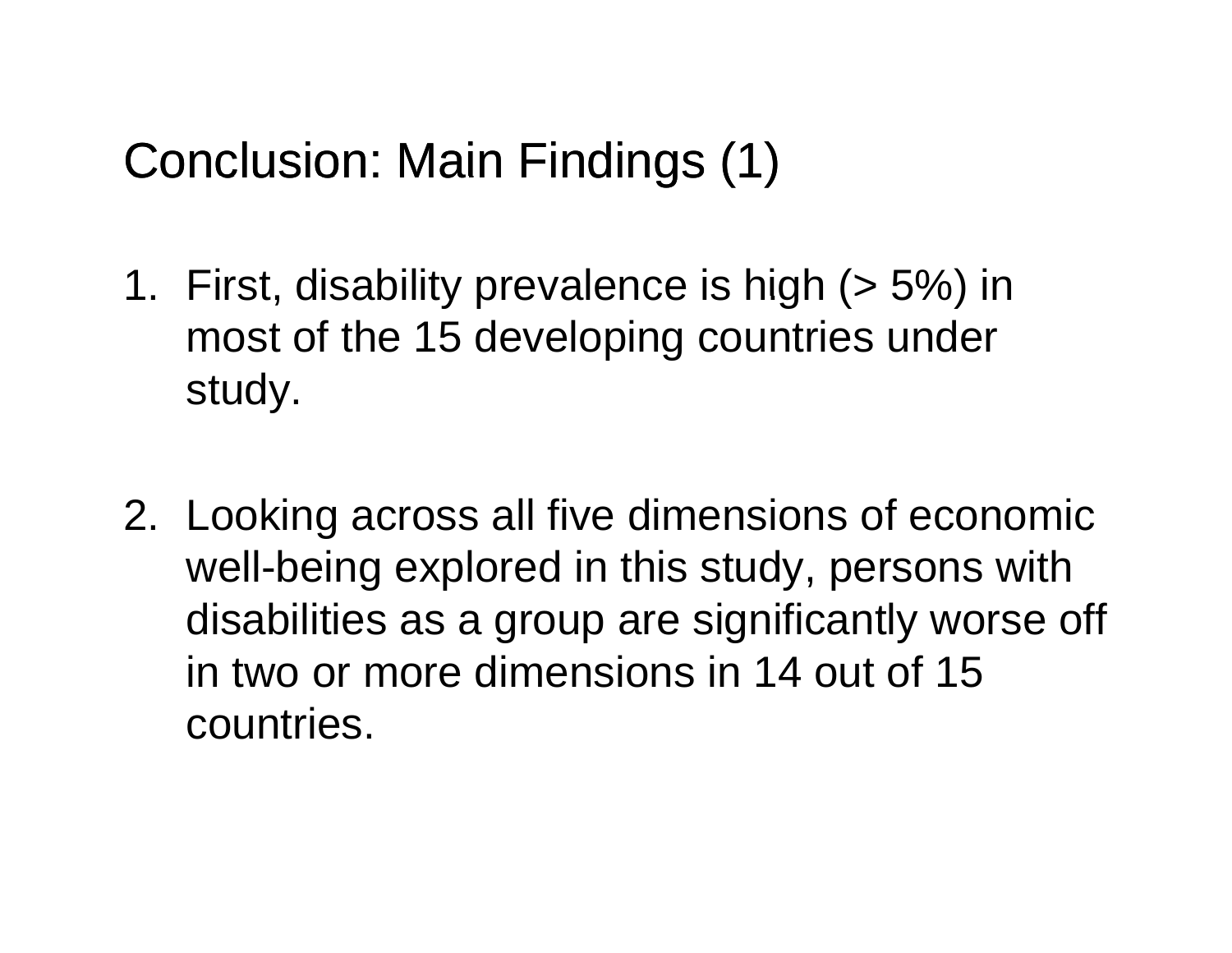### Conclusion: Main Findings (2)

- 3. Disability is significantly associated with multidimensional poverty in 10 to 14 countries. In other words, persons with disabilities are more likely to experience multiple deprivations than persons without disabilities.
- 4. Individuals with disabilities, on average, have:
	- lower educational attainment (14 of 15 countries)
	- lower employment rates (9 of 15 countries)
- 5. Households with disabilities, on average, have:
	- lower mean asset index (10 of 15 countries)
	- $-$  higher proportion of their expenditure on health care (10 of 15  $\,$ countries)
- 6. Descriptive statistics suggest that in most countries households with disabilities are not worse off when their well-being is measured by mean non-health PCF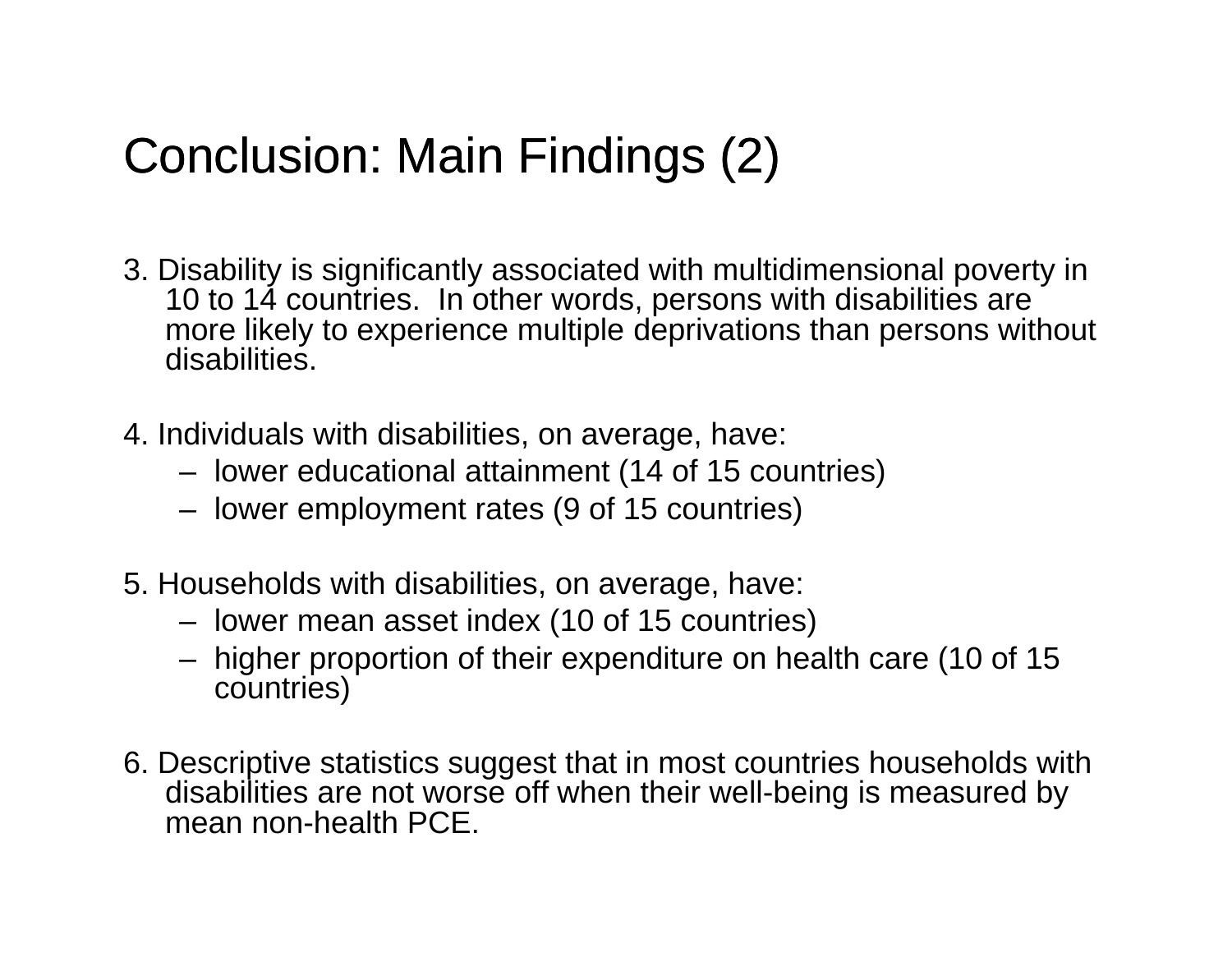### Policy Implications

- Persons with disabilities should be explicitly incorporated in poverty profiles and more broadly in policymaking and Persons with disabilities should be explicitly incorporate<br>in poverty profiles, and more broadly in policymaking an<br>research agendas related to poverty in developing<br>countries.
- Policies and programs to improve the socioeconomic<br>status of people with disabilities and their families need<br>to be adapted to country specific contexts.
- Policies that promote access to education, health care<br>and employment may be particularly important for the<br>well-being of persons and households with disabilities.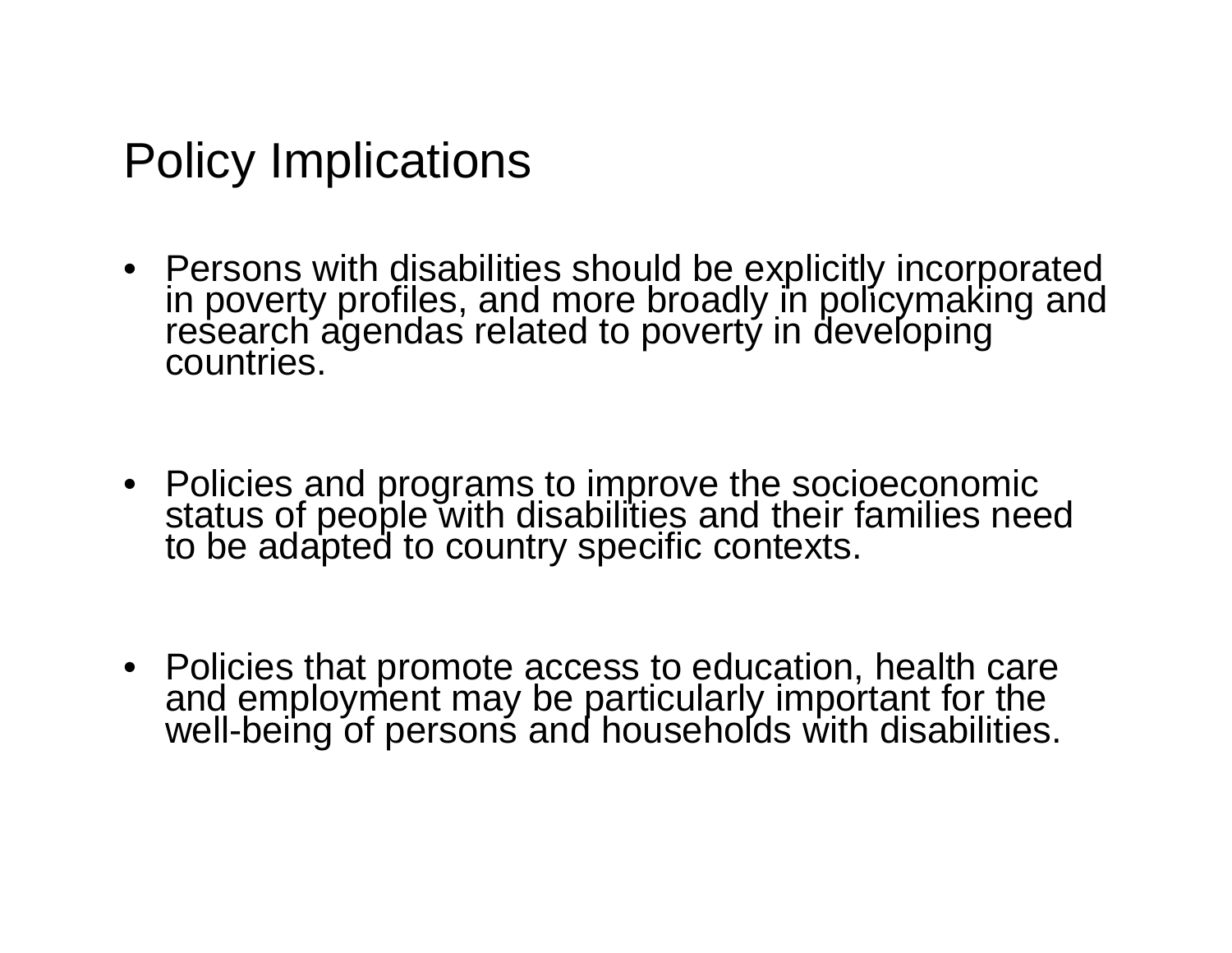### Suggested Further Research

- • Need for research to identify the causal links between disability and poverty, in particular on how disability may lead to poverty and in what developing country contexts.
- $\bullet$  Need to assess the effects of economic empowerment and safety net programs (mainstream and targeted programs) on the economic status of persons with disabilities in different contexts.